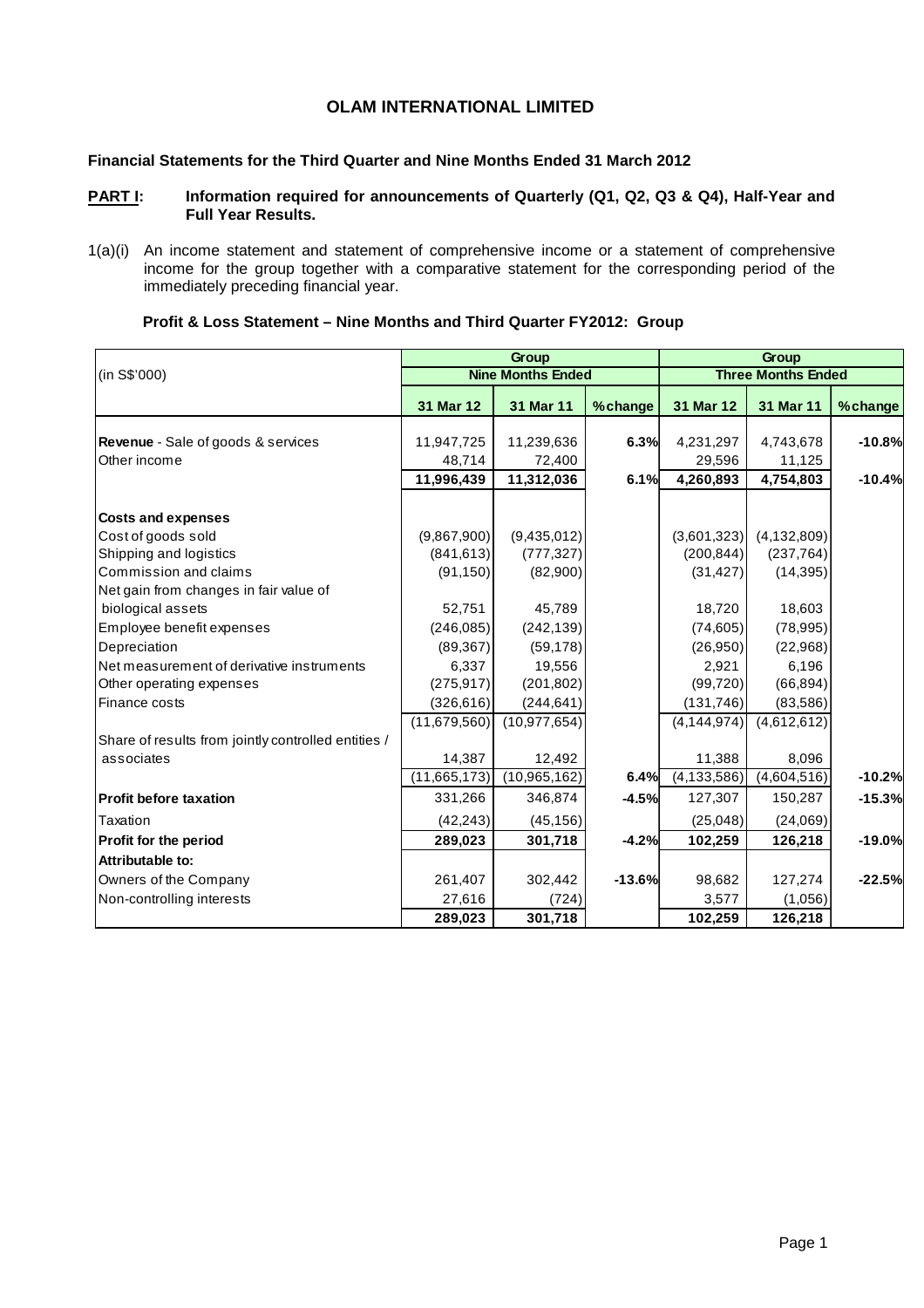1(a)(ii) A statement of comprehensive income for the ("Group") - Olam International Limited ("Company") and its subsidiaries together with a comparative statement for the corresponding period of the immediately preceding financial year.

|                                                                                                    |           | Group                    | Group     |                           |  |  |
|----------------------------------------------------------------------------------------------------|-----------|--------------------------|-----------|---------------------------|--|--|
| (in S\$'000)                                                                                       |           | <b>Nine Months Ended</b> |           | <b>Three Months Ended</b> |  |  |
|                                                                                                    | 31 Mar 12 | 31 Mar 11                | 31 Mar 12 | 31 Mar 11                 |  |  |
| <b>Profit for the period</b>                                                                       | 289,023   | 301,718                  | 102,259   | 126,218                   |  |  |
| <b>Other Comprehensive Income:</b><br>Net gain / (loss) on fair value changes during the<br>period | 99,840    | (344, 380)               | 27,218    | (100, 113)                |  |  |
| Recognised in the profit and loss account                                                          |           |                          |           |                           |  |  |
| on occurrence of hedged transactions                                                               | 214,595   | 315,034                  | 27,600    | 118,668                   |  |  |
| Foreign currency translation adjustment                                                            | 58,718    | (148, 975)               | (80,528)  | (56, 464)                 |  |  |
| Other comprehensive income                                                                         | 373,153   | (178, 321)               | (25, 710) | (37,909)                  |  |  |
| <b>Total Comprehensive Income</b>                                                                  | 662,176   | 123,397                  | 76,549    | 88,309                    |  |  |
| Attributable to:                                                                                   |           |                          |           |                           |  |  |
| Owners of the Company                                                                              | 625,776   | 124,121                  | 74,470    | 89,365                    |  |  |
| Non-controlling interests                                                                          | 36,400    | (724)                    | 2,079     | (1,056)                   |  |  |
|                                                                                                    | 662,176   | 123,397                  | 76,549    | 88,309                    |  |  |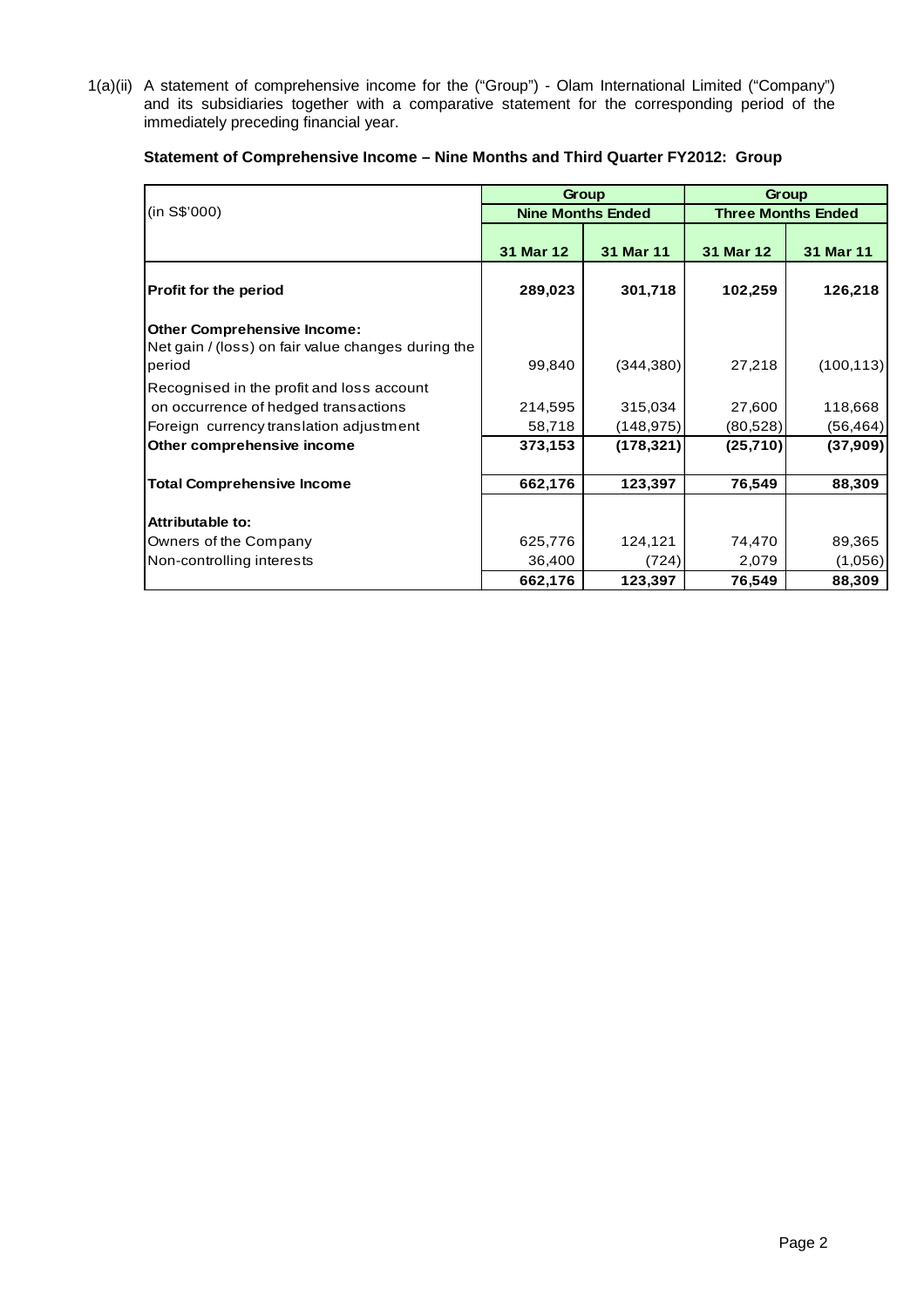1(b)(i) A statement of financial position (for the Issuer and Group), together with a comparative statement as at the end of the immediately preceding financial year.

| 31 Mar 12<br>30 Jun 11<br>30 Jun 11<br>31 Mar 12<br>1,576,715<br>2,928<br>2,279<br>1,959,279<br>623,118<br>485,938<br>30,298<br>24,050<br>461,981<br>453,168<br>1,537,002<br>810,805<br>associates<br>451,210<br>411,819<br>376,155<br>353,847<br>21,290<br>43,053<br>8,542<br>1,772<br>10,004<br>Other non-current assets<br>3,518,650<br>2,980,697<br>1,946,383<br>1,199,523<br><b>Current assets</b><br>1,735,935<br>1,945,035<br>Trade receivables<br>1,564,196<br>1,595,446<br>453,936<br>446,340<br>444,978<br>457,133<br>3,584,144<br>1,194,293<br>648,073<br>4,536,620<br>65,060<br>354,046<br>222,207<br>77,663<br>Advance payments to subsidiary companies<br>1,683,797<br>1,215,058<br>Cash and short-term fixed deposits<br>673,623<br>502,050<br>1,150,347<br>872,247<br>2,310,144<br>1,061,243<br>1,499,233<br>1,324,886<br>1,016,745<br>142,836<br>65,610<br>558,118<br>6,831,437<br>9,946,840<br>9,599,439<br>7,023,326<br>(1,095,603)<br>(634, 323)<br>(170, 692)<br>(378, 328)<br>(30, 341)<br>(59, 769)<br>(1,676,470)<br>(3,519,460)<br>(3,610,043)<br>(1,936,127)<br>(983, 375)<br>(2,287,250)<br>(959, 306)<br>(2,026,427)<br>(26, 799)<br>(24, 762)<br>(16,085)<br>(15,608)<br>(130, 891)<br>(112, 306)<br>(39,992)<br>Other current liabilities<br>(56, 371)<br>$\overline{(5,325,189)}$<br>(7, 129, 964)<br>$\overline{(4,412,861)}$<br>(2,922,314)<br>2,469,475<br>4,101,012<br>4,621,651<br>2,418,576<br><b>Non-current liabilities</b><br>Deferred tax liabilities<br>(206, 789)<br>(177, 283)<br>(7,096)<br>(4,312,858)<br>(2,970,527)<br>(3, 129, 488)<br>(1,829,569)<br>(4,519,647)<br>(3, 147, 810)<br>(3, 136, 584)<br>(1,829,569)<br>3,620,654<br>2,302,362<br>2,910,811<br>1,788,530<br><b>Net assets</b><br>Equity attributable to owners of the Company<br>Share capital<br>2,077,038<br>1,577,110<br>2,077,038<br>1,577,110<br><b>Capital Securities</b><br>272,274<br>272,274<br>Reserves<br>561,499<br>1,177,922<br>668,232<br>211,420 | (in S\$'000)                                 | Group     |           | <b>Company</b> |           |  |  |
|--------------------------------------------------------------------------------------------------------------------------------------------------------------------------------------------------------------------------------------------------------------------------------------------------------------------------------------------------------------------------------------------------------------------------------------------------------------------------------------------------------------------------------------------------------------------------------------------------------------------------------------------------------------------------------------------------------------------------------------------------------------------------------------------------------------------------------------------------------------------------------------------------------------------------------------------------------------------------------------------------------------------------------------------------------------------------------------------------------------------------------------------------------------------------------------------------------------------------------------------------------------------------------------------------------------------------------------------------------------------------------------------------------------------------------------------------------------------------------------------------------------------------------------------------------------------------------------------------------------------------------------------------------------------------------------------------------------------------------------------------------------------------------------------------------------------------------------------------------------------------------------------------------------------------------------------------------------------------------|----------------------------------------------|-----------|-----------|----------------|-----------|--|--|
|                                                                                                                                                                                                                                                                                                                                                                                                                                                                                                                                                                                                                                                                                                                                                                                                                                                                                                                                                                                                                                                                                                                                                                                                                                                                                                                                                                                                                                                                                                                                                                                                                                                                                                                                                                                                                                                                                                                                                                                |                                              |           |           |                |           |  |  |
|                                                                                                                                                                                                                                                                                                                                                                                                                                                                                                                                                                                                                                                                                                                                                                                                                                                                                                                                                                                                                                                                                                                                                                                                                                                                                                                                                                                                                                                                                                                                                                                                                                                                                                                                                                                                                                                                                                                                                                                | <b>Non-current assets</b>                    |           |           |                |           |  |  |
|                                                                                                                                                                                                                                                                                                                                                                                                                                                                                                                                                                                                                                                                                                                                                                                                                                                                                                                                                                                                                                                                                                                                                                                                                                                                                                                                                                                                                                                                                                                                                                                                                                                                                                                                                                                                                                                                                                                                                                                | Property, plant and equipment                |           |           |                |           |  |  |
|                                                                                                                                                                                                                                                                                                                                                                                                                                                                                                                                                                                                                                                                                                                                                                                                                                                                                                                                                                                                                                                                                                                                                                                                                                                                                                                                                                                                                                                                                                                                                                                                                                                                                                                                                                                                                                                                                                                                                                                | Intangible assets                            |           |           |                |           |  |  |
|                                                                                                                                                                                                                                                                                                                                                                                                                                                                                                                                                                                                                                                                                                                                                                                                                                                                                                                                                                                                                                                                                                                                                                                                                                                                                                                                                                                                                                                                                                                                                                                                                                                                                                                                                                                                                                                                                                                                                                                | <b>Biological assets</b>                     |           |           |                |           |  |  |
|                                                                                                                                                                                                                                                                                                                                                                                                                                                                                                                                                                                                                                                                                                                                                                                                                                                                                                                                                                                                                                                                                                                                                                                                                                                                                                                                                                                                                                                                                                                                                                                                                                                                                                                                                                                                                                                                                                                                                                                | Investment in subsidiary companies           |           |           |                |           |  |  |
|                                                                                                                                                                                                                                                                                                                                                                                                                                                                                                                                                                                                                                                                                                                                                                                                                                                                                                                                                                                                                                                                                                                                                                                                                                                                                                                                                                                                                                                                                                                                                                                                                                                                                                                                                                                                                                                                                                                                                                                | Interests in jointly controlled entities and |           |           |                |           |  |  |
|                                                                                                                                                                                                                                                                                                                                                                                                                                                                                                                                                                                                                                                                                                                                                                                                                                                                                                                                                                                                                                                                                                                                                                                                                                                                                                                                                                                                                                                                                                                                                                                                                                                                                                                                                                                                                                                                                                                                                                                |                                              |           |           |                |           |  |  |
|                                                                                                                                                                                                                                                                                                                                                                                                                                                                                                                                                                                                                                                                                                                                                                                                                                                                                                                                                                                                                                                                                                                                                                                                                                                                                                                                                                                                                                                                                                                                                                                                                                                                                                                                                                                                                                                                                                                                                                                | Deferred tax assets                          |           |           |                |           |  |  |
|                                                                                                                                                                                                                                                                                                                                                                                                                                                                                                                                                                                                                                                                                                                                                                                                                                                                                                                                                                                                                                                                                                                                                                                                                                                                                                                                                                                                                                                                                                                                                                                                                                                                                                                                                                                                                                                                                                                                                                                |                                              |           |           |                |           |  |  |
|                                                                                                                                                                                                                                                                                                                                                                                                                                                                                                                                                                                                                                                                                                                                                                                                                                                                                                                                                                                                                                                                                                                                                                                                                                                                                                                                                                                                                                                                                                                                                                                                                                                                                                                                                                                                                                                                                                                                                                                |                                              |           |           |                |           |  |  |
|                                                                                                                                                                                                                                                                                                                                                                                                                                                                                                                                                                                                                                                                                                                                                                                                                                                                                                                                                                                                                                                                                                                                                                                                                                                                                                                                                                                                                                                                                                                                                                                                                                                                                                                                                                                                                                                                                                                                                                                |                                              |           |           |                |           |  |  |
|                                                                                                                                                                                                                                                                                                                                                                                                                                                                                                                                                                                                                                                                                                                                                                                                                                                                                                                                                                                                                                                                                                                                                                                                                                                                                                                                                                                                                                                                                                                                                                                                                                                                                                                                                                                                                                                                                                                                                                                | Amounts due from subsidiary companies        |           |           |                |           |  |  |
|                                                                                                                                                                                                                                                                                                                                                                                                                                                                                                                                                                                                                                                                                                                                                                                                                                                                                                                                                                                                                                                                                                                                                                                                                                                                                                                                                                                                                                                                                                                                                                                                                                                                                                                                                                                                                                                                                                                                                                                |                                              |           |           |                |           |  |  |
|                                                                                                                                                                                                                                                                                                                                                                                                                                                                                                                                                                                                                                                                                                                                                                                                                                                                                                                                                                                                                                                                                                                                                                                                                                                                                                                                                                                                                                                                                                                                                                                                                                                                                                                                                                                                                                                                                                                                                                                | Margin accounts with brokers                 |           |           |                |           |  |  |
|                                                                                                                                                                                                                                                                                                                                                                                                                                                                                                                                                                                                                                                                                                                                                                                                                                                                                                                                                                                                                                                                                                                                                                                                                                                                                                                                                                                                                                                                                                                                                                                                                                                                                                                                                                                                                                                                                                                                                                                | Inventories                                  |           |           |                |           |  |  |
|                                                                                                                                                                                                                                                                                                                                                                                                                                                                                                                                                                                                                                                                                                                                                                                                                                                                                                                                                                                                                                                                                                                                                                                                                                                                                                                                                                                                                                                                                                                                                                                                                                                                                                                                                                                                                                                                                                                                                                                | Advance payments to suppliers                |           |           |                |           |  |  |
|                                                                                                                                                                                                                                                                                                                                                                                                                                                                                                                                                                                                                                                                                                                                                                                                                                                                                                                                                                                                                                                                                                                                                                                                                                                                                                                                                                                                                                                                                                                                                                                                                                                                                                                                                                                                                                                                                                                                                                                |                                              |           |           |                |           |  |  |
|                                                                                                                                                                                                                                                                                                                                                                                                                                                                                                                                                                                                                                                                                                                                                                                                                                                                                                                                                                                                                                                                                                                                                                                                                                                                                                                                                                                                                                                                                                                                                                                                                                                                                                                                                                                                                                                                                                                                                                                |                                              |           |           |                |           |  |  |
|                                                                                                                                                                                                                                                                                                                                                                                                                                                                                                                                                                                                                                                                                                                                                                                                                                                                                                                                                                                                                                                                                                                                                                                                                                                                                                                                                                                                                                                                                                                                                                                                                                                                                                                                                                                                                                                                                                                                                                                | Derivative financial instruments             |           |           |                |           |  |  |
|                                                                                                                                                                                                                                                                                                                                                                                                                                                                                                                                                                                                                                                                                                                                                                                                                                                                                                                                                                                                                                                                                                                                                                                                                                                                                                                                                                                                                                                                                                                                                                                                                                                                                                                                                                                                                                                                                                                                                                                | Other current assets                         |           |           |                |           |  |  |
|                                                                                                                                                                                                                                                                                                                                                                                                                                                                                                                                                                                                                                                                                                                                                                                                                                                                                                                                                                                                                                                                                                                                                                                                                                                                                                                                                                                                                                                                                                                                                                                                                                                                                                                                                                                                                                                                                                                                                                                |                                              |           |           |                |           |  |  |
|                                                                                                                                                                                                                                                                                                                                                                                                                                                                                                                                                                                                                                                                                                                                                                                                                                                                                                                                                                                                                                                                                                                                                                                                                                                                                                                                                                                                                                                                                                                                                                                                                                                                                                                                                                                                                                                                                                                                                                                | <b>Current liabilities</b>                   |           |           |                |           |  |  |
|                                                                                                                                                                                                                                                                                                                                                                                                                                                                                                                                                                                                                                                                                                                                                                                                                                                                                                                                                                                                                                                                                                                                                                                                                                                                                                                                                                                                                                                                                                                                                                                                                                                                                                                                                                                                                                                                                                                                                                                | Trade payables and accruals                  |           |           |                |           |  |  |
|                                                                                                                                                                                                                                                                                                                                                                                                                                                                                                                                                                                                                                                                                                                                                                                                                                                                                                                                                                                                                                                                                                                                                                                                                                                                                                                                                                                                                                                                                                                                                                                                                                                                                                                                                                                                                                                                                                                                                                                | Margin accounts with brokers                 |           |           |                |           |  |  |
|                                                                                                                                                                                                                                                                                                                                                                                                                                                                                                                                                                                                                                                                                                                                                                                                                                                                                                                                                                                                                                                                                                                                                                                                                                                                                                                                                                                                                                                                                                                                                                                                                                                                                                                                                                                                                                                                                                                                                                                | <b>Borrowings</b>                            |           |           |                |           |  |  |
|                                                                                                                                                                                                                                                                                                                                                                                                                                                                                                                                                                                                                                                                                                                                                                                                                                                                                                                                                                                                                                                                                                                                                                                                                                                                                                                                                                                                                                                                                                                                                                                                                                                                                                                                                                                                                                                                                                                                                                                | Derivative financial instruments             |           |           |                |           |  |  |
|                                                                                                                                                                                                                                                                                                                                                                                                                                                                                                                                                                                                                                                                                                                                                                                                                                                                                                                                                                                                                                                                                                                                                                                                                                                                                                                                                                                                                                                                                                                                                                                                                                                                                                                                                                                                                                                                                                                                                                                | Provision for taxation                       |           |           |                |           |  |  |
|                                                                                                                                                                                                                                                                                                                                                                                                                                                                                                                                                                                                                                                                                                                                                                                                                                                                                                                                                                                                                                                                                                                                                                                                                                                                                                                                                                                                                                                                                                                                                                                                                                                                                                                                                                                                                                                                                                                                                                                |                                              |           |           |                |           |  |  |
|                                                                                                                                                                                                                                                                                                                                                                                                                                                                                                                                                                                                                                                                                                                                                                                                                                                                                                                                                                                                                                                                                                                                                                                                                                                                                                                                                                                                                                                                                                                                                                                                                                                                                                                                                                                                                                                                                                                                                                                |                                              |           |           |                |           |  |  |
|                                                                                                                                                                                                                                                                                                                                                                                                                                                                                                                                                                                                                                                                                                                                                                                                                                                                                                                                                                                                                                                                                                                                                                                                                                                                                                                                                                                                                                                                                                                                                                                                                                                                                                                                                                                                                                                                                                                                                                                |                                              |           |           |                |           |  |  |
|                                                                                                                                                                                                                                                                                                                                                                                                                                                                                                                                                                                                                                                                                                                                                                                                                                                                                                                                                                                                                                                                                                                                                                                                                                                                                                                                                                                                                                                                                                                                                                                                                                                                                                                                                                                                                                                                                                                                                                                | <b>Net current assets</b>                    |           |           |                |           |  |  |
|                                                                                                                                                                                                                                                                                                                                                                                                                                                                                                                                                                                                                                                                                                                                                                                                                                                                                                                                                                                                                                                                                                                                                                                                                                                                                                                                                                                                                                                                                                                                                                                                                                                                                                                                                                                                                                                                                                                                                                                |                                              |           |           |                |           |  |  |
|                                                                                                                                                                                                                                                                                                                                                                                                                                                                                                                                                                                                                                                                                                                                                                                                                                                                                                                                                                                                                                                                                                                                                                                                                                                                                                                                                                                                                                                                                                                                                                                                                                                                                                                                                                                                                                                                                                                                                                                |                                              |           |           |                |           |  |  |
|                                                                                                                                                                                                                                                                                                                                                                                                                                                                                                                                                                                                                                                                                                                                                                                                                                                                                                                                                                                                                                                                                                                                                                                                                                                                                                                                                                                                                                                                                                                                                                                                                                                                                                                                                                                                                                                                                                                                                                                |                                              |           |           |                |           |  |  |
|                                                                                                                                                                                                                                                                                                                                                                                                                                                                                                                                                                                                                                                                                                                                                                                                                                                                                                                                                                                                                                                                                                                                                                                                                                                                                                                                                                                                                                                                                                                                                                                                                                                                                                                                                                                                                                                                                                                                                                                | <b>Borrowings</b>                            |           |           |                |           |  |  |
|                                                                                                                                                                                                                                                                                                                                                                                                                                                                                                                                                                                                                                                                                                                                                                                                                                                                                                                                                                                                                                                                                                                                                                                                                                                                                                                                                                                                                                                                                                                                                                                                                                                                                                                                                                                                                                                                                                                                                                                |                                              |           |           |                |           |  |  |
|                                                                                                                                                                                                                                                                                                                                                                                                                                                                                                                                                                                                                                                                                                                                                                                                                                                                                                                                                                                                                                                                                                                                                                                                                                                                                                                                                                                                                                                                                                                                                                                                                                                                                                                                                                                                                                                                                                                                                                                |                                              |           |           |                |           |  |  |
|                                                                                                                                                                                                                                                                                                                                                                                                                                                                                                                                                                                                                                                                                                                                                                                                                                                                                                                                                                                                                                                                                                                                                                                                                                                                                                                                                                                                                                                                                                                                                                                                                                                                                                                                                                                                                                                                                                                                                                                |                                              |           |           |                |           |  |  |
|                                                                                                                                                                                                                                                                                                                                                                                                                                                                                                                                                                                                                                                                                                                                                                                                                                                                                                                                                                                                                                                                                                                                                                                                                                                                                                                                                                                                                                                                                                                                                                                                                                                                                                                                                                                                                                                                                                                                                                                |                                              |           |           |                |           |  |  |
|                                                                                                                                                                                                                                                                                                                                                                                                                                                                                                                                                                                                                                                                                                                                                                                                                                                                                                                                                                                                                                                                                                                                                                                                                                                                                                                                                                                                                                                                                                                                                                                                                                                                                                                                                                                                                                                                                                                                                                                |                                              |           |           |                |           |  |  |
|                                                                                                                                                                                                                                                                                                                                                                                                                                                                                                                                                                                                                                                                                                                                                                                                                                                                                                                                                                                                                                                                                                                                                                                                                                                                                                                                                                                                                                                                                                                                                                                                                                                                                                                                                                                                                                                                                                                                                                                |                                              |           |           |                |           |  |  |
|                                                                                                                                                                                                                                                                                                                                                                                                                                                                                                                                                                                                                                                                                                                                                                                                                                                                                                                                                                                                                                                                                                                                                                                                                                                                                                                                                                                                                                                                                                                                                                                                                                                                                                                                                                                                                                                                                                                                                                                |                                              |           |           |                |           |  |  |
|                                                                                                                                                                                                                                                                                                                                                                                                                                                                                                                                                                                                                                                                                                                                                                                                                                                                                                                                                                                                                                                                                                                                                                                                                                                                                                                                                                                                                                                                                                                                                                                                                                                                                                                                                                                                                                                                                                                                                                                |                                              | 3,527,234 | 2,245,342 | 2,910,811      | 1,788,530 |  |  |
| 93,420<br>57,020                                                                                                                                                                                                                                                                                                                                                                                                                                                                                                                                                                                                                                                                                                                                                                                                                                                                                                                                                                                                                                                                                                                                                                                                                                                                                                                                                                                                                                                                                                                                                                                                                                                                                                                                                                                                                                                                                                                                                               | Non-controlling interests                    |           |           |                |           |  |  |
| 2,910,811<br>3,620,654<br>1,788,530<br>2,302,362                                                                                                                                                                                                                                                                                                                                                                                                                                                                                                                                                                                                                                                                                                                                                                                                                                                                                                                                                                                                                                                                                                                                                                                                                                                                                                                                                                                                                                                                                                                                                                                                                                                                                                                                                                                                                                                                                                                               | <b>Total equity</b>                          |           |           |                |           |  |  |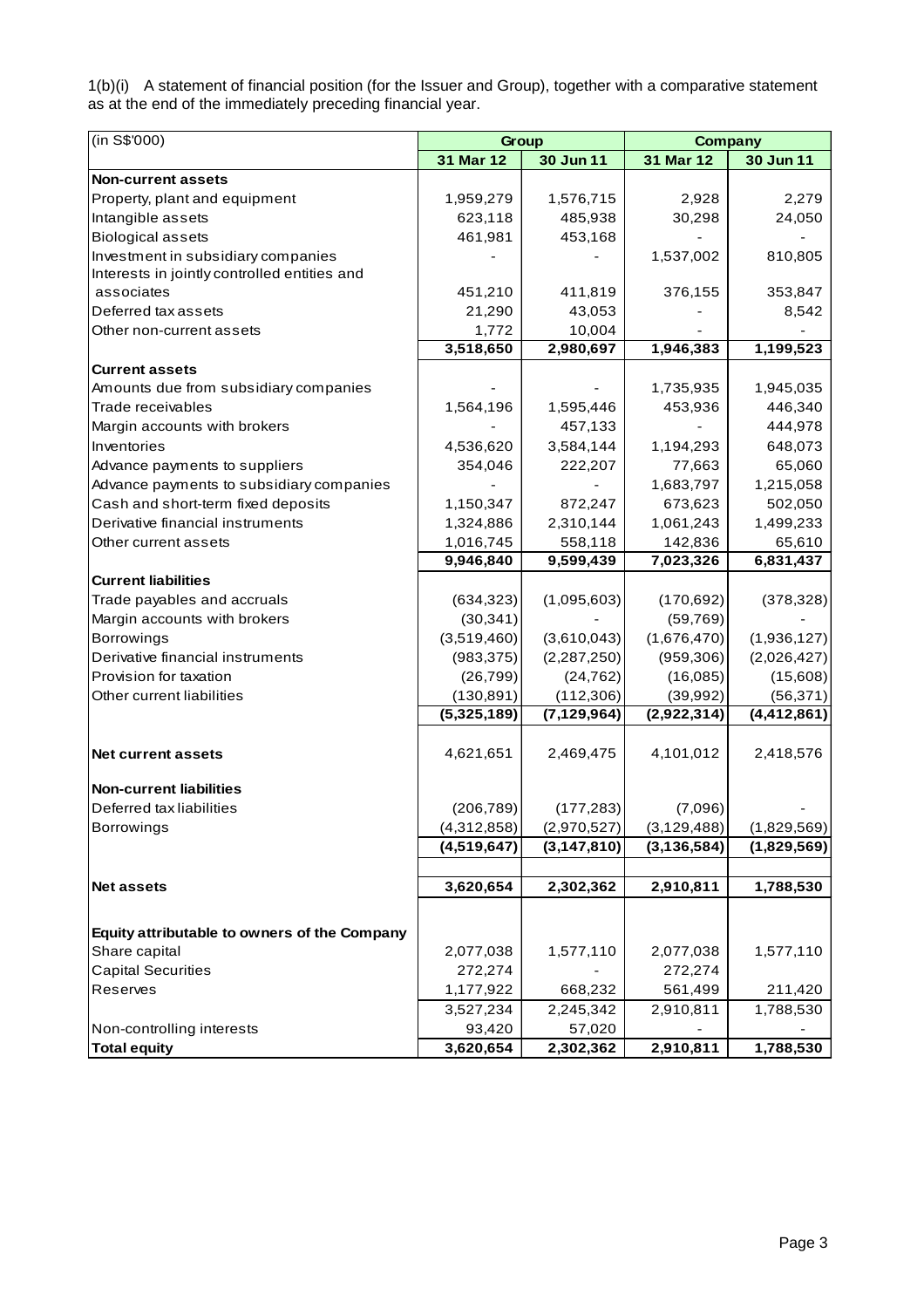1(b)(ii) Aggregate amount of Group's borrowings and debt securities.

# **Amounts repayable in one year or less or on demand**

|                      |                | 31 Mar 12        | 30 Jun 11                |                  |  |  |
|----------------------|----------------|------------------|--------------------------|------------------|--|--|
|                      | <b>Secured</b> | <b>Unsecured</b> | <b>Secured</b>           | <b>Unsecured</b> |  |  |
|                      | (in S\$'000)   | (in S\$'000)     | (in S\$'000)             | (in S\$'000)     |  |  |
| Overdrafts           |                | 220,394          |                          | 437,169          |  |  |
| Loans                | 127,355        | 2,820,258        | 32,932                   | 2,939,074        |  |  |
| Medium Term Notes    | $\,$           | 350,000          | $\overline{\phantom{a}}$ | 199,443          |  |  |
| <b>Finance Lease</b> |                | 1.453            |                          | 1,425            |  |  |
| <b>Total</b>         | 127,355        | 3,392,105        | 32,932                   | 3,577,111        |  |  |

# **Amounts repayable after one year**

|                          |                          | 31 Mar 12        | 30 Jun 11      |                  |  |  |
|--------------------------|--------------------------|------------------|----------------|------------------|--|--|
|                          | <b>Secured</b>           | <b>Unsecured</b> | <b>Secured</b> | <b>Unsecured</b> |  |  |
|                          | (in S\$'000)             | (in S\$'000)     | (in S\$'000)   | (in S\$'000)     |  |  |
| Medium / Long Term Loans | 1,815                    | 3,086,076        |                | 1,713,918        |  |  |
| Medium Term Notes        | $\overline{\phantom{a}}$ | 250,000          |                | 349,717          |  |  |
| <b>Bonds</b>             |                          | 953,527          |                | 885,336          |  |  |
| Finance Lease            |                          | 21.440           |                | 21,556           |  |  |
| Total                    | 1,815                    | 4,311,043        | ۰              | 2,970,527        |  |  |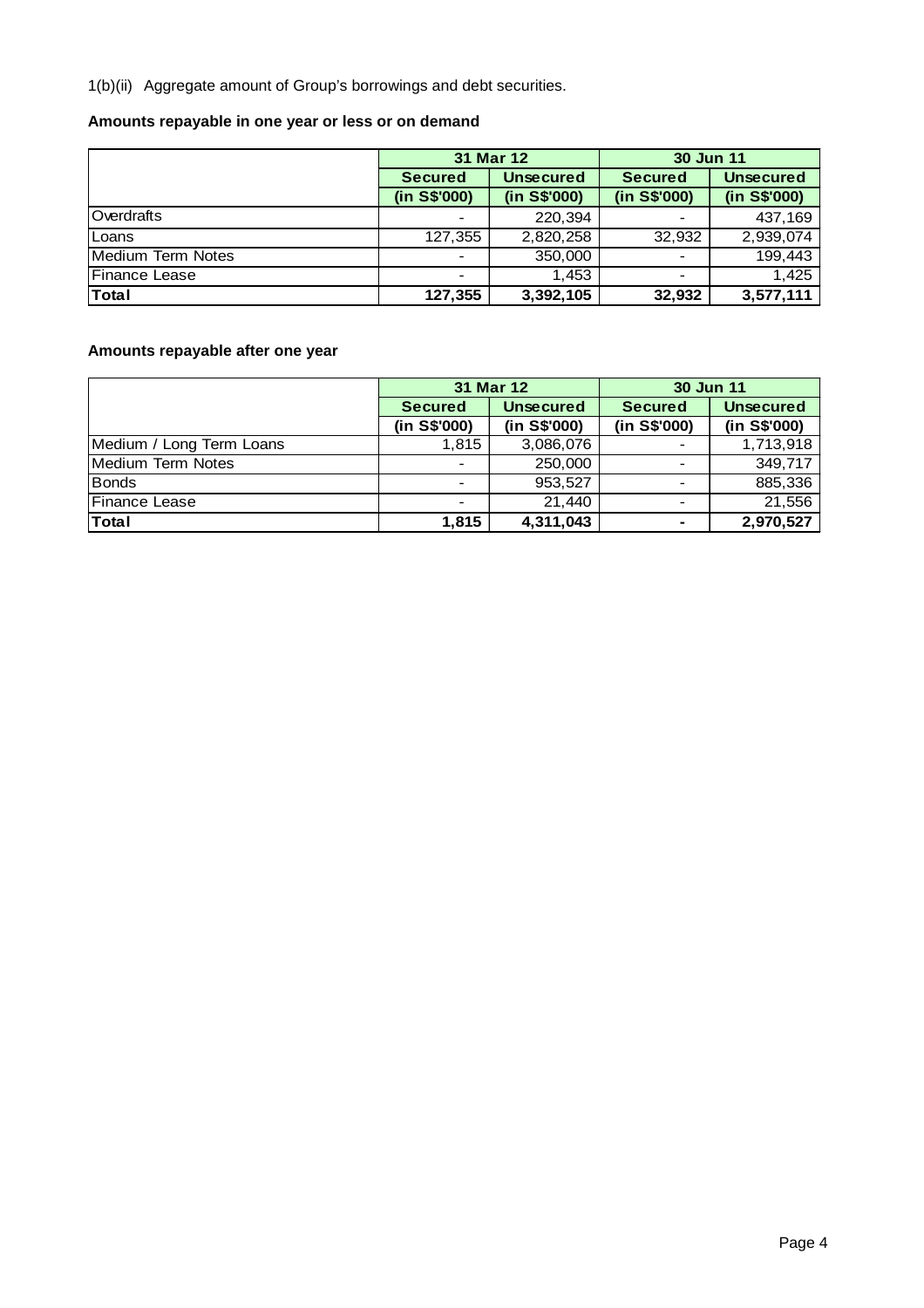1(c) A statement of cash flows (for the Group), together with a comparative statement for the corresponding period of the immediately preceding financial year is as follows:

|                                                                       |             | Group                    | Group                     |            |  |  |
|-----------------------------------------------------------------------|-------------|--------------------------|---------------------------|------------|--|--|
| (in S\$'000)                                                          |             | <b>Nine Months Ended</b> | <b>Three Months Ended</b> |            |  |  |
|                                                                       | 31 Mar 12   | 31 Mar 11                | 31 Mar 12                 | 31 Mar 11  |  |  |
| Cash flow from operating activities                                   |             |                          |                           |            |  |  |
| <b>Profit before taxation</b>                                         | 331,266     | 346,874                  | 127,307                   | 150,287    |  |  |
| Adjustments for:                                                      |             |                          |                           |            |  |  |
| Amortisation of intangible assets and depreciation of property, plant |             |                          |                           |            |  |  |
| and equipment                                                         | 101,533     | 63,241                   | 29,253                    | 25,169     |  |  |
| Cost of share-based payment                                           | 10,730      | 19,215                   | 1,896                     | 4,650      |  |  |
| Fair value of biological assets                                       | (52, 751)   | (45, 789)                | (18, 721)                 | (18,603)   |  |  |
| Loss / (gain) on disposal of property, plant and equipment            | 325         | 3,740                    | (3,788)                   | 1,300      |  |  |
| Interest income                                                       | (11, 425)   | (19,256)                 | (3,857)                   | (7,328)    |  |  |
| Interest expense                                                      | 326,616     | 244,641                  | 131,746                   | 83,586     |  |  |
| Net measurement of derivative instruments                             | (6,337)     | (19, 556)                | (2,921)                   | (6, 196)   |  |  |
| Negative goodwill arising from acquisition of subsidiaries / assets   |             | (41, 832)                |                           | (5,382)    |  |  |
| Share of results from jointly controlled entities and associates      | (14, 387)   | (12, 492)                | (11, 388)                 | (8,096)    |  |  |
| Operating cash flow before reinvestment in working capital            | 685,570     | 538,786                  | 249,527                   | 219,387    |  |  |
| Increase in inventories                                               | (993, 925)  | (1, 166, 881)            | (7, 855)                  | (296, 632) |  |  |
| Increase in receivables and other current assets                      | (408, 575)  | (1, 127, 816)            | (256, 991)                | (937, 934) |  |  |
| Increase in advance payments to suppliers                             | (157, 354)  | (255,900)                | (89, 223)                 | (67, 279)  |  |  |
| Decrease in margin account with brokers                               | 450,520     | 254,669                  | 227,469                   | 710,651    |  |  |
| (Decrease) / increase in payables and other current liabilities       | (429, 111)  | 223,052                  | (343, 745)                | 226,271    |  |  |
| Cash flow used in operations                                          | (852, 875)  | (1,534,090)              | (220, 818)                | (145, 536) |  |  |
| Interest income received                                              | 11,425      | 19,256                   | 3,857                     | 7,328      |  |  |
| Interest expense paid                                                 | (210, 757)  | (237, 523)               | (75, 418)                 | (103, 574) |  |  |
| Tax (paid)/ refund                                                    | (2,037)     | (25,080)                 | 4,666                     | 334        |  |  |
| Net cash flow used in operating activities                            | (1,054,244) | (1,777,437)              | (287, 713)                | (241, 448) |  |  |
| Cash flow from investing activities                                   |             |                          |                           |            |  |  |
| Proceeds from disposal of property, plant and equipment               | 3,078       | 11,988                   | 4,728                     | 3,215      |  |  |
| Purchase of property, plant and equipment                             | (345, 015)  | (302, 389)               | (106, 199)                | (42, 681)  |  |  |
| Purchase of intangibles assets                                        | (13, 862)   |                          | (8, 917)                  |            |  |  |
| Acquisition of subsidiaries / assets, net of cash acquired            | (268, 927)  | (411, 630)               | (259, 342)                | (314, 839) |  |  |
| Investment in associate                                               | 14,303      |                          | 14,303                    |            |  |  |
| Net cash flow used in investing activities                            | (610, 423)  | (702, 031)               | (355, 427)                | (354, 305) |  |  |
| Cash flow from financing activities                                   |             |                          |                           |            |  |  |
| Dividends paid on ordinary shares by the Company                      | (125, 181)  | (53, 139)                |                           |            |  |  |
| Proceeds from borrowings, net                                         | 1,504,316   | 2,206,039                | 426,143                   | 624,364    |  |  |
| Proceeds from issuance of shares on exercise of share options         | 9,708       | 22,841                   |                           | 7,661      |  |  |
| Proceeds from issuance of bonds                                       |             | 328,750                  |                           |            |  |  |
| Proceeds from issue of capital securities, net of transaction costs   | 270,639     |                          | 270,639                   |            |  |  |
| Proceeds from issuance of shares for cash                             | 490,220     |                          |                           |            |  |  |
| Net cash flow from financing activities                               | 2,149,702   | 2,504,491                | 696,782                   | 632,025    |  |  |
| Net effect of exchange rate changes on cash and cash equivalents      | 9,840       | 56,384                   | (14, 127)                 | 14,040     |  |  |
| Net increase in cash and cash equivalents                             | 494,875     | 81,407                   | 39,515                    | 50,312     |  |  |
| Cash and cash equivalents at the beginning of the period              | 435,078     | 503,932                  | 890,438                   | 535,027    |  |  |
| Cash and cash equivalents* at the end of the period                   | 929,953     | 585,339                  | 929,953                   | 585,339    |  |  |

\*Cash and cash equivalents include cash and bank balances, fixed deposits less overdrafts.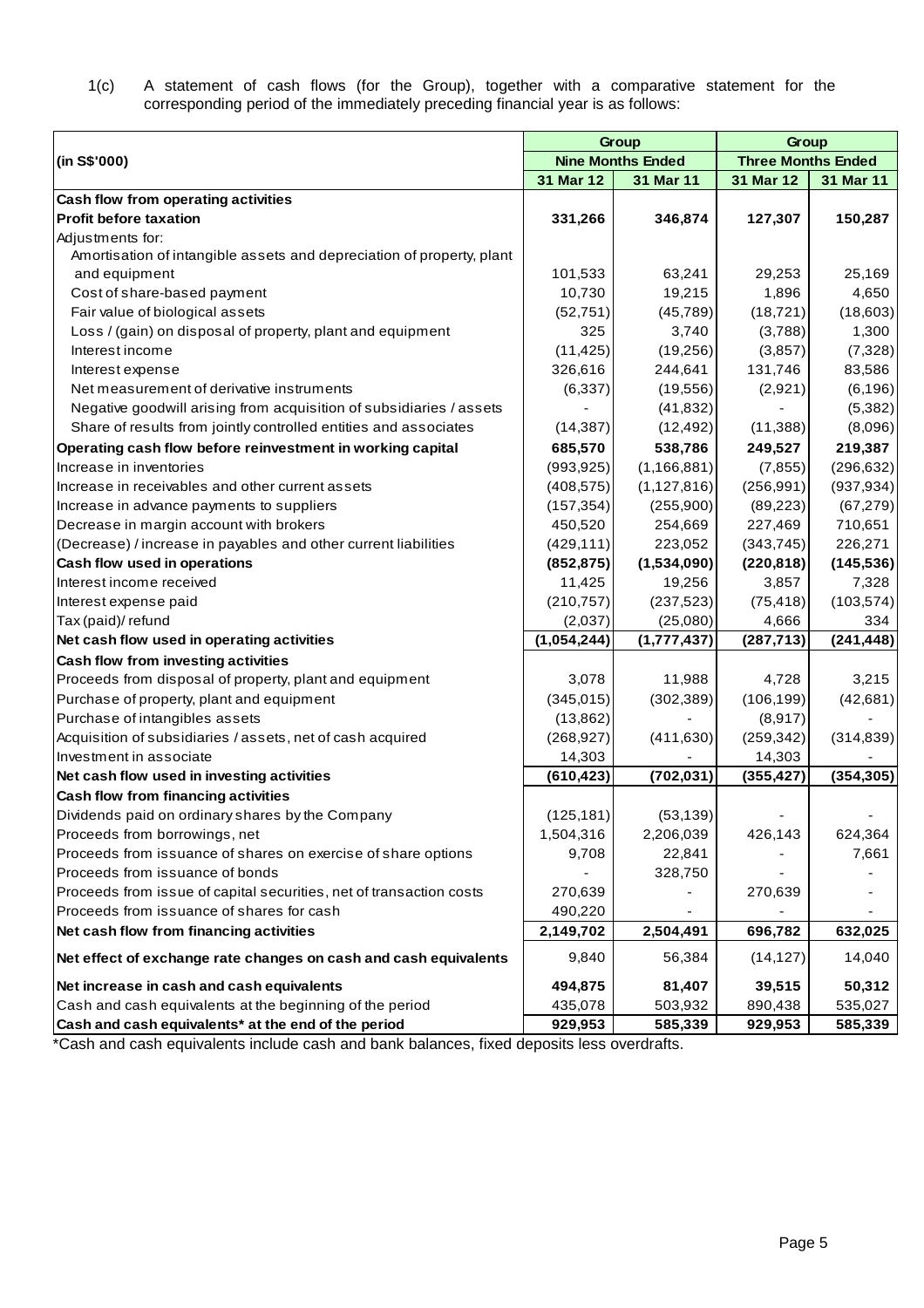1(d)(i) A statement (for the Issuer and Group) showing either (i) all changes in equity, or (ii) changes in equity other than those arising from capitalisation issues and distributions to shareholders, together with a comparative statement for the corresponding period of the immediately preceding financial year.

|                                                       | Attributable to owners of the Company |                   |                 |                    |                   |                 |                 |                 |              |                    |               |
|-------------------------------------------------------|---------------------------------------|-------------------|-----------------|--------------------|-------------------|-----------------|-----------------|-----------------|--------------|--------------------|---------------|
|                                                       |                                       |                   |                 | Foreign            |                   |                 |                 |                 |              | Non-               |               |
| 9 months                                              | Share                                 | Capital           | Capital         | Currency           | <b>Fair Value</b> | Share-based     | Revenue         | Total           |              | <b>Controlling</b> | <b>Total</b>  |
| Group                                                 | Capital                               | <b>Securities</b> | <b>Reserves</b> | <b>Translation</b> | Adjustment        | Compensation    | <b>Reserves</b> | <b>Reserves</b> | <b>Total</b> | <b>Interests</b>   | <b>Equity</b> |
|                                                       |                                       |                   |                 | <b>Reserves</b>    | <b>Reserves</b>   | <b>Reserves</b> |                 |                 |              |                    |               |
|                                                       | \$'000                                | \$'000            | \$'000          | \$'000             | \$'000            | \$'000          | \$'000          | \$'000          | \$'000       | \$'000             | \$'000        |
| At 31 March 2012:                                     |                                       |                   |                 |                    |                   |                 |                 |                 |              |                    |               |
| At 1 July 2011                                        | 1,577,110                             | $\blacksquare$    | 129,586         | (378, 825)         | (322, 749)        | 54,194          | 1,186,026       | 668,232         | 2,245,342    | 57,020             | 2,302,362     |
| Profit for the period                                 |                                       |                   |                 |                    |                   |                 | 261,407         | 261.407         | 261.407      | 27.616             | 289,023       |
| Other comprehensive income                            |                                       |                   |                 |                    |                   |                 |                 |                 |              |                    |               |
| Net gain on fair value changes during the financial   |                                       |                   |                 |                    |                   |                 |                 |                 |              |                    |               |
| period                                                |                                       |                   |                 |                    | 99,840            |                 |                 | 99,840          | 99.840       | $\blacksquare$     | 99.840        |
| Recognised in the profit and loss account on          |                                       |                   |                 |                    |                   |                 |                 |                 |              |                    |               |
| occurrence of hedged transactions                     |                                       |                   |                 |                    | 214,595           | ٠               |                 | 214.595         | 214,595      | $\overline{a}$     | 214,595       |
| Foreign currency translation adjustment               |                                       |                   |                 | 49,934             |                   |                 |                 | 49,934          | 49,934       | 8,784              | 58,718        |
| Other comprehensive income for the                    |                                       |                   |                 |                    |                   |                 |                 |                 |              |                    |               |
| financial period, net of tax                          | $\blacksquare$                        | $\blacksquare$    |                 | 49,934             | 314,435           | $\blacksquare$  |                 | 364,369         | 364,369      | 8,784              | 373,153       |
| Total comprehensive income for the period             |                                       |                   |                 | 49,934             | 314,435           | ٠               | 261,407         | 625,776         | 625,776      | 36,400             | 662,176       |
| Contributions by and distributions to                 |                                       |                   |                 |                    |                   |                 |                 |                 |              |                    |               |
| owners                                                |                                       |                   |                 |                    |                   |                 |                 |                 |              |                    |               |
| Issue of shares for cash                              | 490,220                               |                   |                 |                    |                   |                 |                 | $\blacksquare$  | 490,220      | $\blacksquare$     | 490,220       |
| Issue of capital securities, net of transaction costs | $\overline{a}$                        | 270,639           |                 |                    |                   |                 |                 | $\blacksquare$  | 270,639      | $\blacksquare$     | 270,639       |
| Issue of shares on exercise of share option           | 9,708                                 |                   |                 |                    |                   |                 |                 |                 | 9,708        | $\blacksquare$     | 9,708         |
| Share-based expense                                   |                                       |                   |                 |                    |                   | 10,730          |                 | 10,730          | 10,730       | $\blacksquare$     | 10,730        |
| Dividends on ordinary shares                          |                                       |                   |                 |                    | $\blacksquare$    | $\sim$          | (125, 181)      | (125, 181)      | (125, 181)   | $\blacksquare$     | (125, 181)    |
| Accrued capital securities distribution               |                                       | 1.635             |                 |                    |                   |                 | (1,635)         | (1,635)         |              | $\overline{a}$     |               |
| Total contributions by and distributions to           |                                       |                   |                 |                    |                   |                 |                 |                 |              |                    |               |
| owners                                                | 499.928                               | 272,274           |                 |                    |                   | 10,730          | (126, 816)      | (116,086)       | 656,116      | $\overline{a}$     | 656,116       |
| At 31 March 2012                                      | 2,077,038                             | 272,274           | 129,586         | (328, 891)         | (8, 314)          | 64,924          | 1,320,617       | 1,177,922       | 3,527,234    | 93,420             | 3,620,654     |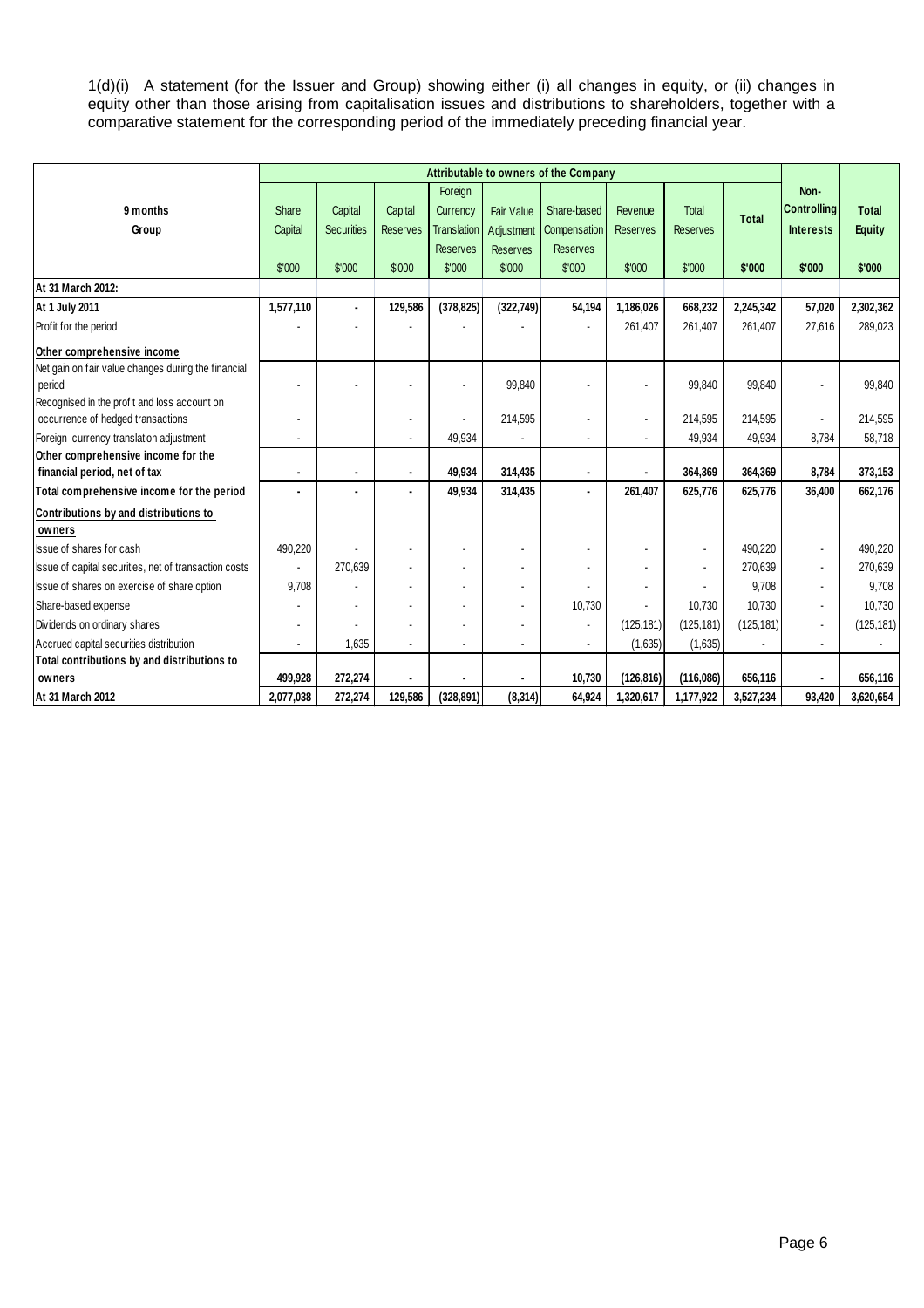|                                                     | Attributable to owners of the Company |                   |                       |                    |                 |                 |                 |                 |                |                    |               |
|-----------------------------------------------------|---------------------------------------|-------------------|-----------------------|--------------------|-----------------|-----------------|-----------------|-----------------|----------------|--------------------|---------------|
|                                                     |                                       |                   |                       | Foreign            |                 |                 |                 |                 |                | Non-               |               |
| 9 months                                            | <b>Share</b>                          | Capital           | Capital               | Currency           | Fair Value      | Share-based     | Revenue         | Total           |                | <b>Controlling</b> | <b>Total</b>  |
| Group                                               | Capital                               | <b>Securities</b> | Reserve               | <b>Translation</b> | Adjustment      | Compensation    | <b>Reserves</b> | <b>Reserves</b> | Total          | <b>Interests</b>   | <b>Equity</b> |
|                                                     |                                       |                   |                       | <b>Reserves</b>    | <b>Reserves</b> | <b>Reserves</b> |                 |                 |                |                    |               |
|                                                     | \$'000                                | \$'000            |                       | \$'000             | \$'000          | \$'000          | \$'000          | \$'000          | \$'000         | \$'000             | \$'000        |
| At 31 March 2011:                                   |                                       |                   |                       |                    |                 |                 |                 |                 |                |                    |               |
| At 1 July 2010                                      | 1,201,581                             |                   | 145,688               | (166, 452)         | (248, 415)      | 30,203          | 809,324         | 570,348         | 1,771,929      | (1, 144)           | 1,770,785     |
| Profit/ (loss) for the period                       |                                       |                   |                       |                    |                 |                 | 302,442         | 302,442         | 302,442        | (724)              | 301,718       |
| Other comprehensive income                          |                                       |                   |                       |                    |                 |                 |                 |                 |                |                    |               |
| Net loss on fair value changes during the financial |                                       |                   |                       |                    |                 |                 |                 |                 |                |                    |               |
| period                                              |                                       |                   |                       |                    | (344, 380)      |                 |                 | (344, 380)      | (344, 380)     | ÷,                 | (344, 380)    |
| Recognised in the profit and loss account on        |                                       |                   |                       |                    |                 |                 |                 |                 |                |                    |               |
| occurrence of hedged transactions                   |                                       |                   | $\blacksquare$        |                    | 315,034         |                 |                 | 315,034         | 315,034        | $\Box$             | 315,034       |
| Foreign currency translation adjustment             | ä,                                    |                   | $\tilde{\phantom{a}}$ | (148.975)          |                 | ä,              | ä,              | (148.975)       | (148, 975)     | $\blacksquare$     | (148, 975)    |
| Other comprehensive income for the                  |                                       |                   |                       |                    |                 |                 |                 |                 |                |                    |               |
| financial period, net of tax                        | $\blacksquare$                        | $\blacksquare$    | $\blacksquare$        | (148, 975)         | (29, 346)       | $\blacksquare$  |                 | (178, 321)      | (178, 321)     | $\blacksquare$     | (178, 321)    |
| Total comprehensive income for the period           |                                       |                   |                       | (148.975)          | (29, 346)       | $\blacksquare$  | 302.442         | 124,121         | 124,121        | (724)              | 123,397       |
| Contributions by and distributions to               |                                       |                   |                       |                    |                 |                 |                 |                 |                |                    |               |
| owners                                              |                                       |                   |                       |                    |                 |                 |                 |                 |                |                    |               |
| Issue of shares upon conversion of bonds            | 94,283                                | ä,                | (15, 811)             |                    |                 |                 |                 | (15, 811)       | 78,472         | ä,                 | 78,472        |
| Issue of shares on exercise of share option         | 22,841                                |                   |                       |                    |                 |                 |                 |                 | 22,841         | $\blacksquare$     | 22,841        |
| Share-based expense                                 |                                       |                   |                       |                    |                 | 19,215          |                 | 19,215          | 19,215         | ä,                 | 19,215        |
| Dividends on ordinary shares                        |                                       |                   |                       |                    |                 |                 | (53, 139)       | (53, 139)       | (53, 139)      | $\blacksquare$     | (53, 139)     |
| Total contributions by and distributions to         |                                       |                   |                       |                    |                 |                 |                 |                 |                |                    |               |
| owners                                              | 117,124                               | $\blacksquare$    | (15, 811)             | $\blacksquare$     | $\blacksquare$  | 19,215          | (53, 139)       | (49, 735)       | 67,389         | $\blacksquare$     | 67,389        |
|                                                     |                                       |                   |                       |                    |                 |                 |                 |                 |                |                    |               |
| Changes in ownership interests in                   |                                       |                   |                       |                    |                 |                 |                 |                 |                |                    |               |
| subsidiaries                                        |                                       |                   |                       |                    |                 |                 |                 |                 |                |                    |               |
| Acquisition of subsidiary company                   |                                       |                   |                       |                    |                 |                 |                 |                 |                | 56,311             | 56,311        |
| Total changes in ownership interests in             |                                       |                   |                       |                    |                 |                 |                 |                 |                |                    |               |
| subsidiaries                                        | $\blacksquare$                        |                   |                       | $\blacksquare$     | $\blacksquare$  |                 |                 | $\blacksquare$  | $\blacksquare$ | 56,311             | 56,311        |
| Total transactions with owners in their             |                                       |                   |                       |                    |                 | 19,215          |                 |                 |                |                    |               |
| capacity as owners                                  | 117,124                               | ۰                 | (15, 811)             |                    |                 |                 | (53, 139)       | (49, 735)       | 67,389         | 56,311             | 123,700       |
| At 31 March 2011                                    | 1,318,705                             | $\blacksquare$    | 129,877               | (315, 427)         | (277, 761)      | 49,418          | 1,058,627       | 644,734         | 1,963,439      | 54,443             | 2,017,882     |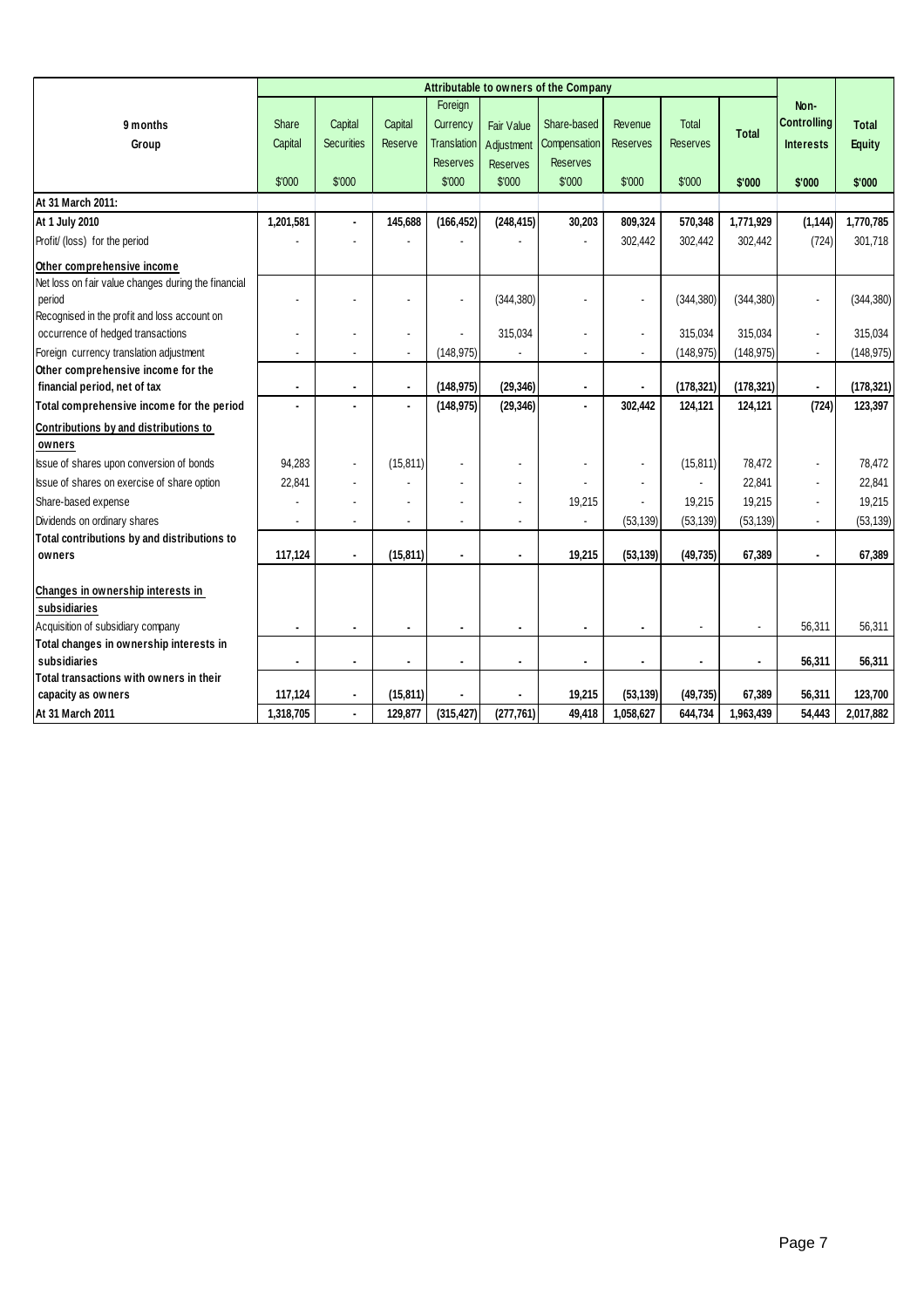|                                                                               |           |                              |                 |                    |                   | Attributable to owners of the Company |                 |                 |               |
|-------------------------------------------------------------------------------|-----------|------------------------------|-----------------|--------------------|-------------------|---------------------------------------|-----------------|-----------------|---------------|
|                                                                               |           |                              |                 | Foreign            |                   |                                       |                 |                 |               |
| 9 months                                                                      | Share     | Capital                      | Capital         | Currency           | <b>Fair Value</b> | Share-based                           | Revenue         | Total           | <b>Total</b>  |
| Company                                                                       | Capital   | <b>Securities</b>            | <b>Reserves</b> | <b>Translation</b> | Adjustment        | Compensation                          | <b>Reserves</b> | <b>Reserves</b> | <b>Equity</b> |
|                                                                               |           |                              |                 | <b>Reserves</b>    | <b>Reserves</b>   | <b>Reserves</b>                       |                 |                 |               |
|                                                                               | \$'000    | \$'000                       | \$'000          | \$'000             | \$'000            | \$'000                                | \$'000          | \$'000          | \$'000        |
| At 31 March 2012:                                                             |           |                              |                 |                    |                   |                                       |                 |                 |               |
| At 1 July 2011                                                                | 1,577,110 | ä,                           | 129,877         | (290, 938)         | (323, 267)        | 54,194                                | 641,554         | 211,420         | 1,788,530     |
| Profit for the period                                                         |           |                              |                 |                    |                   |                                       | 93,218          | 93,218          | 93,218        |
| Other comprehensive income                                                    |           |                              |                 |                    |                   |                                       |                 |                 |               |
| Net loss on fair value changes during the financial                           |           |                              |                 |                    |                   |                                       |                 |                 |               |
| period                                                                        |           | $\overline{\phantom{0}}$     |                 |                    | 69,424            |                                       |                 | 69,424          | 69.424        |
| Recognised in the profit and loss account on                                  |           |                              |                 |                    |                   |                                       |                 |                 |               |
| occurrence of hedged transactions                                             |           | $\qquad \qquad \blacksquare$ |                 |                    | 245,128           |                                       | $\overline{a}$  | 245,128         | 245,128       |
| Foreign currency translation adjustment<br>Other comprehensive income for the |           |                              |                 | 58,395             |                   |                                       |                 | 58,395          | 58,395        |
| financial period, net of tax                                                  | ٠         | $\blacksquare$               | $\blacksquare$  | 58,395             | 314,552           |                                       |                 | 372,947         | 372,947       |
| Total comprehensive income for the period                                     |           | ٠                            |                 | 58,395             | 314,552           |                                       | 93,218          | 466,165         | 466,165       |
| Contributions by and distributions to                                         |           |                              |                 |                    |                   |                                       |                 |                 |               |
| owners                                                                        |           |                              |                 |                    |                   |                                       |                 |                 |               |
| Issue of shares for cash                                                      | 490,220   |                              |                 |                    |                   |                                       |                 |                 | 490,220       |
| Issue of capital securities, net of transaction costs                         |           | 270,639                      |                 |                    |                   |                                       |                 |                 | 270,639       |
| Issue of shares on exercise of share option                                   | 9,708     |                              |                 |                    |                   |                                       |                 |                 | 9,708         |
| Share-based expense                                                           |           |                              |                 |                    |                   | 10,730                                |                 | 10,730          | 10,730        |
| Dividends on ordinary shares                                                  |           |                              |                 |                    |                   |                                       | (125, 181)      | (125, 181)      | (125, 181)    |
| Accrued capital securities distribution                                       |           | 1,635                        |                 |                    |                   |                                       | (1,635)         | (1,635)         |               |
| Total contributions by and distributions to                                   |           |                              |                 |                    |                   |                                       |                 |                 |               |
| owners                                                                        | 499,928   | 272,274                      |                 |                    | $\blacksquare$    | 10,730                                | (126, 816)      | (116,086)       | 656,116       |
| Total transactions with owners in their                                       |           |                              |                 |                    |                   |                                       |                 |                 |               |
| capacity as owners                                                            | 499,928   | 272,274                      |                 |                    |                   | 10,730                                | (126, 816)      | (116,086)       | 656,116       |
| At 31 March 2012                                                              | 2,077,038 | 272,274                      | 129,877         | (232, 543)         | (8,715)           | 64,924                                | 607,956         | 561,499         | 2,910,811     |

|                                                     |                |                          |                 |                    |                   | Attributable to owners of the Company |                 |                 |               |
|-----------------------------------------------------|----------------|--------------------------|-----------------|--------------------|-------------------|---------------------------------------|-----------------|-----------------|---------------|
|                                                     |                |                          |                 | Foreign            |                   |                                       |                 |                 |               |
| 9 months                                            | <b>Share</b>   | Capital                  | Capital         | Currency           | <b>Fair Value</b> | Share-based                           | Revenue         | <b>Total</b>    | <b>Total</b>  |
| Company                                             | Capital        | <b>Securities</b>        | <b>Reserves</b> | <b>Translation</b> | Adjustment        | Compensation                          | <b>Reserves</b> | <b>Reserves</b> | <b>Equity</b> |
|                                                     |                |                          |                 | <b>Reserves</b>    | <b>Reserves</b>   | <b>Reserves</b>                       |                 |                 |               |
|                                                     | \$'000         | \$'000                   | \$'000          | \$'000             | \$'000            | \$'000                                | \$'000          | \$'000          | \$'000        |
| At 31 March 2011:                                   |                |                          |                 |                    |                   |                                       |                 |                 |               |
| At 1 July 2010                                      | 1,201,581      | $\blacksquare$           | 145,688         | (80, 321)          | (264, 403)        | 30,203                                | 523,623         | 354,790         | 1,556,371     |
| Profit for the period                               |                |                          |                 |                    |                   |                                       | 170,309         | 170,309         | 170,309       |
| Other comprehensive income                          |                |                          |                 |                    |                   |                                       |                 |                 |               |
| Net loss on fair value changes during the financial |                |                          |                 |                    |                   |                                       |                 |                 |               |
| period                                              |                |                          |                 |                    | (339, 800)        |                                       |                 | (339, 800)      | (339, 800)    |
| Recognised in the profit and loss account on        |                |                          |                 |                    |                   |                                       |                 |                 |               |
| occurrence of hedged transactions                   |                | ÷,                       |                 |                    | 310.583           |                                       |                 | 310.583         | 310,583       |
| Foreign currency translation adjustment             |                | ÷,                       |                 | (169, 399)         |                   |                                       |                 | (169, 399)      | (169, 399)    |
| Other comprehensive income for the                  |                |                          |                 |                    |                   |                                       |                 |                 |               |
| financial period, net of tax                        | $\blacksquare$ | $\blacksquare$           | $\blacksquare$  | (169, 399)         | (29, 217)         |                                       |                 | (198, 616)      | (198, 616)    |
| Total comprehensive income for the period           |                | $\overline{\phantom{0}}$ | $\blacksquare$  | (169, 399)         | (29, 217)         | $\blacksquare$                        | 170,309         | (28, 307)       | (28, 307)     |
| Contributions by and distributions to               |                |                          |                 |                    |                   |                                       |                 |                 |               |
| owners                                              |                |                          |                 |                    |                   |                                       |                 |                 |               |
| Issue of shares upon conversion of bonds            | 94,283         | $\blacksquare$           | (15, 811)       | ٠                  |                   |                                       |                 | (15, 811)       | 78,472        |
| Issue of shares on exercise of share option         | 22,841         | ٠                        |                 |                    |                   |                                       |                 |                 | 22,841        |
| Share-based expense                                 |                |                          |                 |                    |                   | 19,215                                |                 | 19,215          | 19,215        |
| Dividends on ordinary shares                        | ä,             | ÷,                       |                 |                    |                   |                                       | (53, 139)       | (53, 139)       | (53, 139)     |
| Total contributions by and distributions to         |                |                          |                 |                    |                   |                                       |                 |                 |               |
| owners                                              | 117,124        | $\overline{\phantom{a}}$ | (15, 811)       | $\blacksquare$     | $\blacksquare$    | 19,215                                | (53, 139)       | (49, 735)       | 67,389        |
| Total transactions with owners in their             |                |                          |                 |                    |                   |                                       |                 |                 |               |
| capacity as owners                                  | 117,124        | $\overline{\phantom{a}}$ | (15, 811)       |                    |                   | 19,215                                | (53, 139)       | (49, 735)       | 67,389        |
| At 31 March 2011                                    | 1,318,705      | $\blacksquare$           | 129,877         | (249, 720)         | (293, 620)        | 49,418                                | 640,793         | 276,748         | 1,595,453     |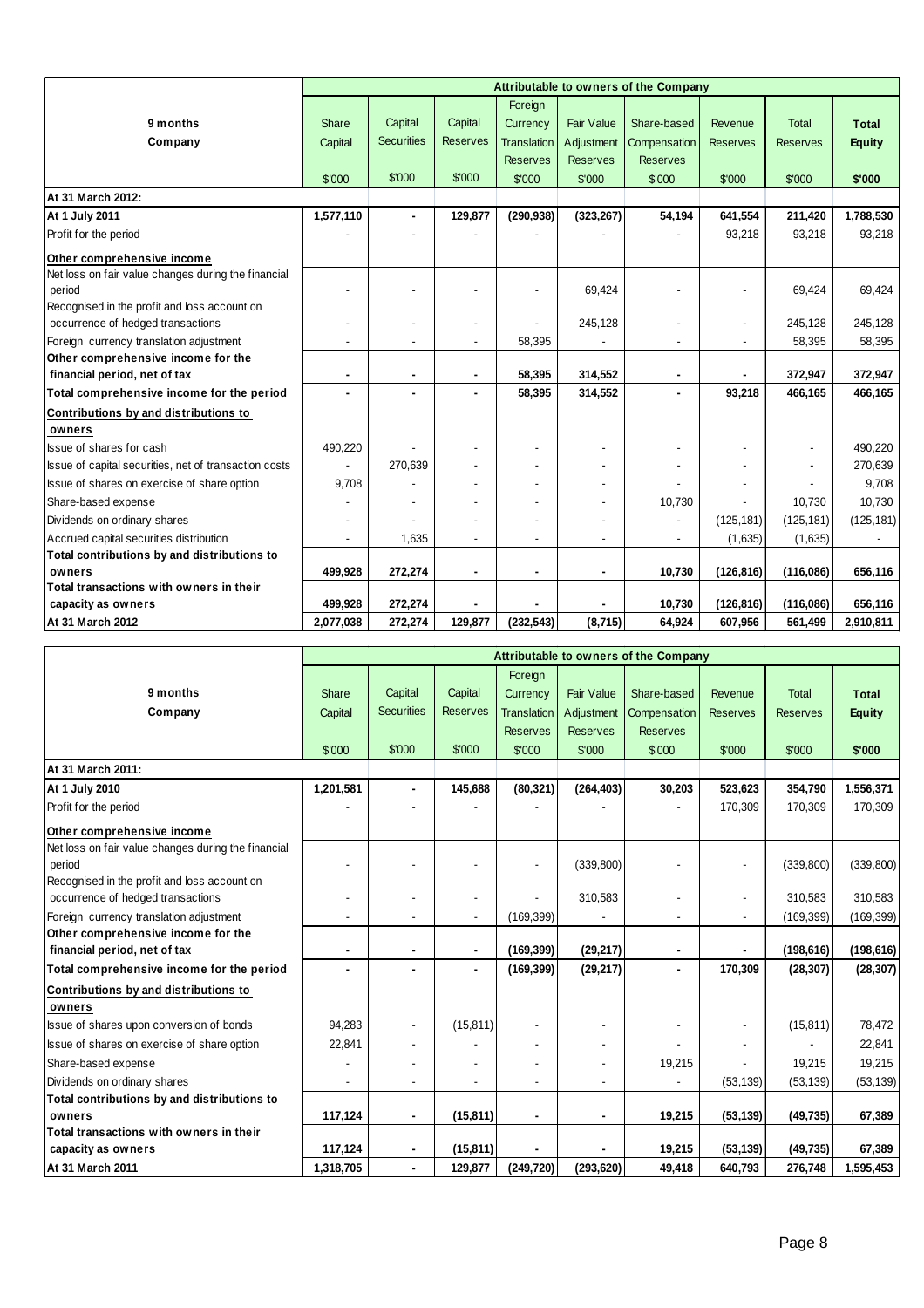|                                                                                                               | Attributable to owners of the Company |                              |                            |                                        |                                      |                                                                       |                            |                                 |              |                                                |                               |
|---------------------------------------------------------------------------------------------------------------|---------------------------------------|------------------------------|----------------------------|----------------------------------------|--------------------------------------|-----------------------------------------------------------------------|----------------------------|---------------------------------|--------------|------------------------------------------------|-------------------------------|
| 3 months<br>Group                                                                                             | Share<br>Capital                      | Capital<br><b>Securities</b> | Capital<br><b>Reserves</b> | Foreign<br>Currency<br><b>Reserves</b> | <b>Fair Value</b><br><b>Reserves</b> | Share-based<br>Translation Adjustment Compensation<br><b>Reserves</b> | Revenue<br><b>Reserves</b> | <b>Total</b><br><b>Reserves</b> | <b>Total</b> | Non-<br><b>Controlling</b><br><b>Interests</b> | <b>Total</b><br><b>Equity</b> |
|                                                                                                               | \$'000                                | \$'000                       | \$'000                     | \$'000                                 | \$'000                               | \$'000                                                                | \$'000                     | \$'000                          | \$'000       | \$'000                                         | \$'000                        |
| At 31 March 2012:                                                                                             |                                       |                              |                            |                                        |                                      |                                                                       |                            |                                 |              |                                                |                               |
| At 1 Januaury 2012                                                                                            | 2,077,038                             |                              | 129,586                    | (249, 861)                             | (63, 132)                            | 63,028                                                                | 1,223,570                  | 1,103,191                       | 3,180,229    | 91,341                                         | 3,271,570                     |
| Profit for the period                                                                                         |                                       |                              |                            |                                        |                                      |                                                                       | 98,682                     | 98,682                          | 98,682       | 3,577                                          | 102,259                       |
| Other comprehensive income                                                                                    |                                       |                              |                            |                                        |                                      |                                                                       |                            |                                 |              |                                                |                               |
| Net gain on fair value changes during the financial<br>period<br>Recognised in the profit and loss account on |                                       |                              |                            |                                        | 27,218                               |                                                                       | $\blacksquare$             | 27,218                          | 27,218       |                                                | 27,218                        |
| occurrence of hedged transactions                                                                             |                                       |                              |                            |                                        | 27,600                               |                                                                       |                            | 27,600                          | 27,600       |                                                | 27,600                        |
| Foreign currency translation adjustment                                                                       |                                       |                              | $\blacksquare$             | (79,030)                               |                                      |                                                                       |                            | (79, 030)                       | (79,030)     | (1, 498)                                       | (80, 528)                     |
| Other comprehensive income for the                                                                            |                                       |                              |                            |                                        |                                      |                                                                       |                            |                                 |              |                                                |                               |
| financial period, net of tax                                                                                  | $\blacksquare$                        | $\blacksquare$               | $\blacksquare$             | (79,030)                               | 54,818                               | $\blacksquare$                                                        | $\blacksquare$             | (24, 212)                       | (24, 212)    | (1, 498)                                       | (25,710)                      |
| Total comprehensive income for the period                                                                     |                                       |                              | $\blacksquare$             | (79,030)                               | 54,818                               | $\blacksquare$                                                        | 98,682                     | 74,470                          | 74,470       | 2,079                                          | 76,549                        |
| Contributions by and distributions to<br>owners                                                               |                                       |                              |                            |                                        |                                      |                                                                       |                            |                                 |              |                                                |                               |
| Issue of capital securities, net of transaction costs                                                         | $\sim$                                | 270,639                      |                            |                                        |                                      |                                                                       |                            |                                 | 270,639      |                                                | 270,639                       |
| Share-based expense                                                                                           |                                       |                              |                            |                                        |                                      | 1,896                                                                 |                            | 1,896                           | 1,896        |                                                | 1,896                         |
| Accrued capital securities distribution                                                                       |                                       | 1,635                        | $\blacksquare$             |                                        |                                      |                                                                       | (1,635)                    | (1,635)                         |              |                                                |                               |
| Total contributions by and distributions to                                                                   |                                       |                              |                            |                                        |                                      |                                                                       |                            |                                 |              |                                                |                               |
| owners                                                                                                        |                                       | 272,274                      | ٠                          |                                        |                                      | 1,896                                                                 | (1,635)                    | 261                             | 272,535      |                                                | 272,535                       |
| Total transactions with owners in their                                                                       |                                       |                              |                            |                                        |                                      |                                                                       |                            |                                 |              |                                                |                               |
| capacity as owners                                                                                            |                                       | 272,274                      |                            |                                        |                                      | 1,896                                                                 | (1,635)                    | 261                             | 272,535      |                                                | 272,535                       |
| At 31 March 2012                                                                                              | 2,077,038                             | 272,274                      | 129,586                    | (328, 891)                             | (8, 314)                             | 64,924                                                                | 1,320,617                  | 1,177,922                       | 3,527,234    | 93,420                                         | 3,620,654                     |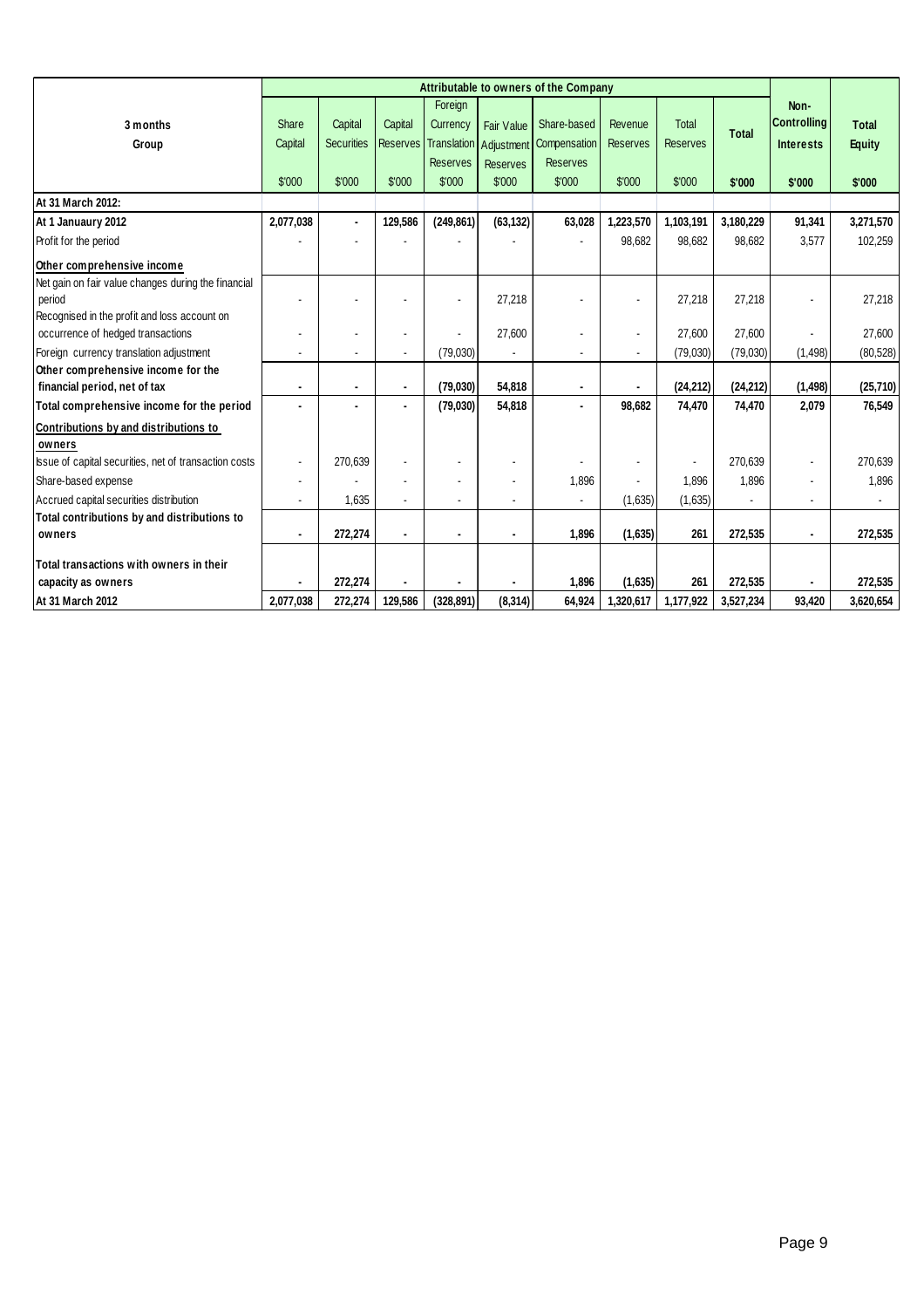|                                                     |                |                   |                      |                 |                   | Attributable to owners of the Company |                 |                    |                |                    |                    |
|-----------------------------------------------------|----------------|-------------------|----------------------|-----------------|-------------------|---------------------------------------|-----------------|--------------------|----------------|--------------------|--------------------|
|                                                     |                |                   |                      | Foreign         |                   |                                       |                 |                    |                | Non-               |                    |
| 3 months                                            | Share          | Capital           | Capital              | Currency        | <b>Fair Value</b> | Share-based                           | Revenue         | Total              | <b>Total</b>   | <b>Controlling</b> | <b>Total</b>       |
| Group                                               | Capital        | <b>Securities</b> | Reserve              | Translation     | Adjustment        | Compensation                          | <b>Reserves</b> | <b>Reserves</b>    |                | <b>Interests</b>   | <b>Equity</b>      |
|                                                     |                |                   |                      | <b>Reserves</b> | Reserves          | <b>Reserves</b>                       |                 |                    |                |                    |                    |
|                                                     | \$'000         | \$'000            | \$'000               | \$'000          | \$'000            | \$'000                                | \$'000          | \$'000             | \$'000         | \$'000             | \$'000             |
| At 31 March 2011:                                   |                |                   |                      |                 |                   |                                       |                 |                    |                |                    |                    |
| At 1 Januaury 2011                                  | 1,311,044      | $\blacksquare$    | 129,877              | (258, 963)      | (296, 316)        | 44,768                                | 931,353         | 550,719            | 1,861,763      | 41,221             | 1,902,984          |
| Profit/ (loss) for the period                       |                |                   |                      |                 |                   |                                       | 127,274         | 127,274            | 127,274        | (1,056)            | 126,218            |
| Other comprehensive income                          |                |                   |                      |                 |                   |                                       |                 |                    |                |                    |                    |
| Net loss on fair value changes during the financial |                |                   |                      |                 |                   |                                       |                 |                    |                |                    |                    |
| period                                              |                |                   |                      | $\blacksquare$  | (100, 113)        |                                       | Ĭ.              | (100, 113)         | (100, 113)     |                    | (100, 113)         |
| Recognised in the profit and loss account on        |                |                   |                      |                 |                   |                                       |                 |                    |                |                    |                    |
| occurrence of hedged transactions                   |                |                   | $\ddot{\phantom{a}}$ |                 | 118,668           |                                       | $\blacksquare$  | 118,668            | 118,668        |                    | 118,668            |
| Foreign currency translation adjustment             |                |                   | $\blacksquare$       | (56, 464)       |                   |                                       |                 | (56, 464)          | (56, 464)      |                    | (56, 464)          |
| Other comprehensive income for the                  |                |                   | $\blacksquare$       |                 | 18,555            |                                       |                 |                    | (37,909)       |                    |                    |
| financial period, net of tax                        |                |                   | $\blacksquare$       | (56, 464)       |                   |                                       | 127,274         | (37,909)<br>89,365 | 89,365         |                    | (37,909)<br>88,309 |
| Total comprehensive income for the period           |                |                   |                      | (56, 464)       | 18,555            |                                       |                 |                    |                | (1,056)            |                    |
| Contributions by and distributions to               |                |                   |                      |                 |                   |                                       |                 |                    |                |                    |                    |
| owners<br>Issue of shares upon conversion of bonds  | $\overline{a}$ |                   |                      |                 |                   |                                       | $\blacksquare$  | $\blacksquare$     |                |                    |                    |
| Issue of shares on exercise of share option         | 7,661          |                   |                      |                 | ä,                |                                       |                 | $\blacksquare$     | 7,661          |                    | 7,661              |
| Share-based expense                                 |                |                   |                      |                 |                   | 4,650                                 |                 | 4,650              | 4,650          |                    | 4,650              |
| Total contributions by and distributions to         |                |                   |                      |                 |                   |                                       |                 |                    |                |                    |                    |
| owners                                              | 7,661          |                   |                      |                 |                   | 4,650                                 |                 | 4,650              | 12,311         |                    | 12,311             |
|                                                     |                |                   |                      |                 |                   |                                       |                 |                    |                |                    |                    |
| Changes in ownership interests in                   |                |                   |                      |                 |                   |                                       |                 |                    |                |                    |                    |
| subsidiaries                                        |                |                   |                      |                 |                   |                                       |                 |                    |                |                    |                    |
| Acquisition of subsidiary company                   | $\blacksquare$ | $\blacksquare$    | $\blacksquare$       |                 | $\blacksquare$    |                                       |                 | $\blacksquare$     |                | 14,278             | 14,278             |
| Total changes in ownership interests in             |                |                   |                      |                 |                   |                                       |                 |                    |                |                    |                    |
| subsidiaries                                        | $\blacksquare$ | $\blacksquare$    | $\blacksquare$       |                 | $\blacksquare$    |                                       |                 | $\blacksquare$     | $\blacksquare$ | 14,278             | 14,278             |
| Total transactions with owners in their             |                |                   |                      |                 |                   |                                       |                 |                    |                |                    |                    |
| capacity as owners                                  | 7,661          | $\blacksquare$    |                      |                 |                   | 4,650                                 |                 | 4,650              | 12,311         | 14,278             | 26,589             |
| At 31 March 2011                                    | 1,318,705      | $\blacksquare$    | 129,877              | (315, 427)      | (277, 761)        | 49,418                                | 1,058,627       | 644,734            | 1,963,439      | 54,443             | 2,017,882          |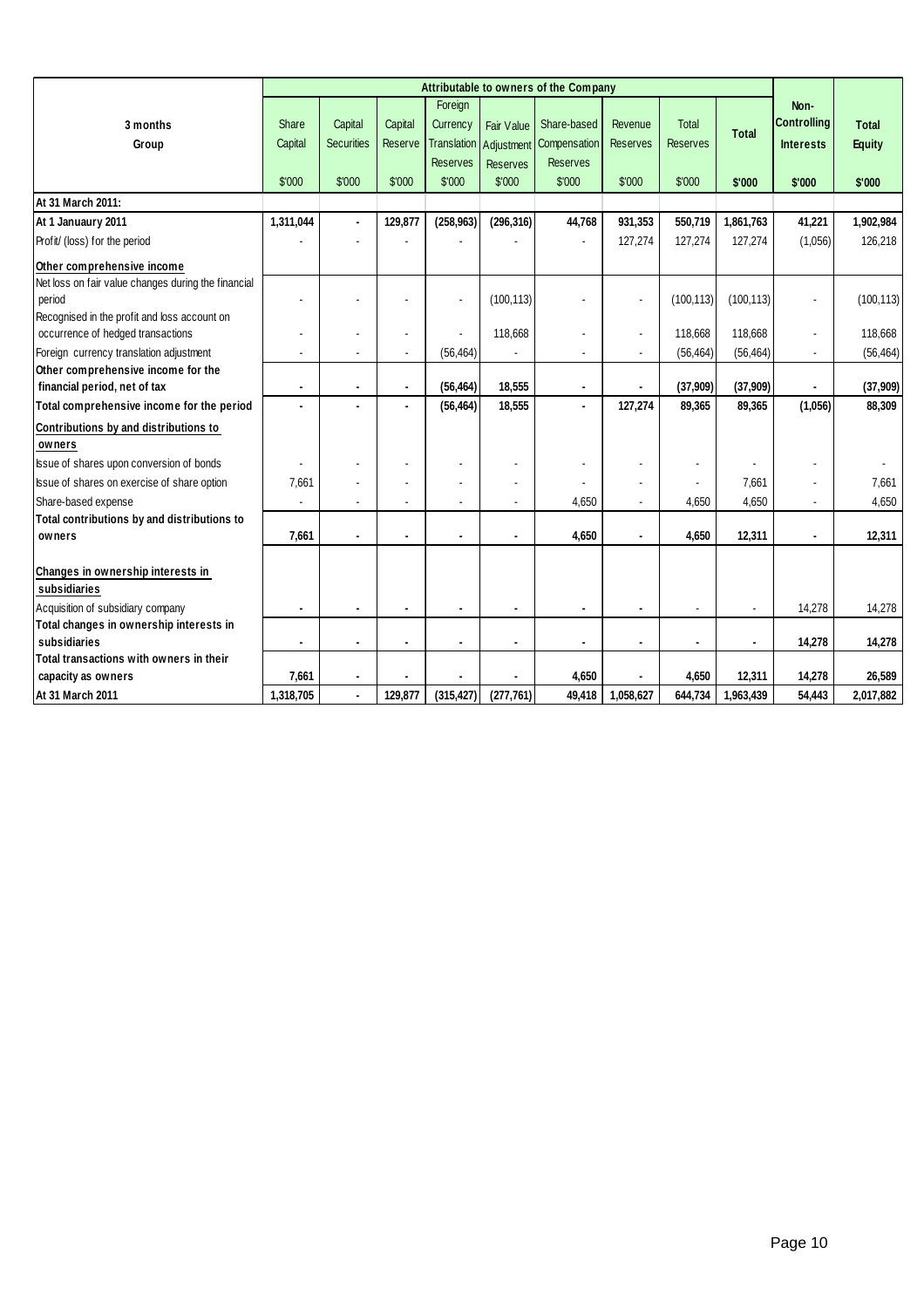|                                                       |                |                   |                 |                 |                          | Attributable to owners of the Company |                 |                 |               |
|-------------------------------------------------------|----------------|-------------------|-----------------|-----------------|--------------------------|---------------------------------------|-----------------|-----------------|---------------|
|                                                       |                |                   |                 | Foreign         |                          |                                       |                 |                 |               |
| 3 months                                              | Share          | Capital           | Capital         | Currency        | <b>Fair Value</b>        | Share-based                           | Revenue         | <b>Total</b>    | <b>Total</b>  |
| Company                                               | Capital        | <b>Securities</b> | <b>Reserves</b> |                 | Translation   Adjustment | Compensation                          | <b>Reserves</b> | <b>Reserves</b> | <b>Equity</b> |
|                                                       |                |                   |                 | <b>Reserves</b> | <b>Reserves</b>          | <b>Reserves</b>                       |                 |                 |               |
|                                                       | \$'000         | \$'000            | \$'000          | \$'000          | \$'000                   | \$'000                                | \$'000          | \$'000          | \$'000        |
| At 31 March 2012:                                     |                |                   |                 |                 |                          |                                       |                 |                 |               |
| At 1 Januaury 2012                                    | 2,077,038      | $\blacksquare$    | 129,877         | (166, 042)      | (62, 109)                | 63,028                                | 532,216         | 496,970         | 2,574,008     |
| Profit for the period                                 |                |                   |                 |                 |                          |                                       | 77,375          | 77,375          | 77,375        |
| Other comprehensive income                            |                |                   |                 |                 |                          |                                       |                 |                 |               |
| Net loss on fair value changes during the financial   |                |                   |                 |                 |                          |                                       |                 |                 |               |
| period                                                |                |                   |                 |                 | (55, 881)                |                                       |                 | (55, 881)       | (55, 881)     |
| Recognised in the profit and loss account on          |                |                   |                 |                 |                          |                                       |                 |                 |               |
| occurrence of hedged transactions                     |                |                   | $\blacksquare$  |                 | 109,275                  |                                       |                 | 109,275         | 109,275       |
| Foreign currency translation adjustment               |                |                   |                 | (66, 501)       |                          |                                       |                 | (66, 501)       | (66, 501)     |
| Other comprehensive income for the                    |                |                   |                 |                 |                          |                                       |                 |                 |               |
| financial period, net of tax                          |                |                   | $\blacksquare$  | (66, 501)       | 53,394                   |                                       |                 | (13, 107)       | (13, 107)     |
| Total comprehensive income for the period             |                |                   |                 | (66, 501)       | 53,394                   |                                       | 77,375          | 64,268          | 64,268        |
| Contributions by and distributions to                 |                |                   |                 |                 |                          |                                       |                 |                 |               |
| owners                                                |                |                   |                 |                 |                          |                                       |                 |                 |               |
| Issue of capital securities, net of transaction costs |                | 270,639           |                 |                 |                          |                                       |                 |                 | 270,639       |
| Share-based expense                                   |                |                   |                 |                 |                          | 1,896                                 |                 | 1,896           | 1,896         |
| Accrued capital securities distribution               |                | 1,635             |                 |                 |                          |                                       | (1,635)         | (1,635)         |               |
| Total contributions by and distributions to           |                |                   |                 |                 |                          |                                       |                 |                 |               |
| owners                                                | $\blacksquare$ | 272,274           | $\blacksquare$  |                 | $\blacksquare$           | 1,896                                 | (1,635)         | 261             | 272,535       |
| Total transactions with owners in their               |                |                   |                 |                 |                          |                                       |                 |                 |               |
| capacity as owners                                    |                | 272,274           |                 |                 |                          | 1,896                                 | (1,635)         | 261             | 272,535       |
| At 31 March 2012                                      | 2,077,038      | 272,274           | 129,877         | (232, 543)      | (8,715)                  | 64,924                                | 607,956         | 561,499         | 2,910,811     |

|                                                     |           |                   |                 |                 |                          | Attributable to owners of the Company |                 |                 |               |
|-----------------------------------------------------|-----------|-------------------|-----------------|-----------------|--------------------------|---------------------------------------|-----------------|-----------------|---------------|
|                                                     |           |                   |                 | Foreign         |                          |                                       |                 |                 |               |
| 3 months                                            | Share     | Capital           | Capital         | Currency        | <b>Fair Value</b>        | Share-based                           | Revenue         | <b>Total</b>    | <b>Total</b>  |
| Company                                             | Capital   | <b>Securities</b> | <b>Reserves</b> |                 | Translation   Adjustment | Compensation                          | <b>Reserves</b> | <b>Reserves</b> | <b>Equity</b> |
|                                                     |           |                   |                 | <b>Reserves</b> | <b>Reserves</b>          | <b>Reserves</b>                       |                 |                 |               |
|                                                     | \$'000    | \$'000            | \$'000          | \$'000          | \$'000                   | \$'000                                | \$'000          | \$'000          | \$'000        |
| At 31 March 2011:                                   |           |                   |                 |                 |                          |                                       |                 |                 |               |
| At 1 Januaury 2011                                  | 1,311,044 |                   | 129,877         | (216, 497)      | (302, 955)               | 44,768                                | 478,656         | 133,849         | 1,444,893     |
| Profit for the period                               |           |                   |                 |                 |                          |                                       | 162,137         | 162,137         | 162,137       |
| Other comprehensive income                          |           |                   |                 |                 |                          |                                       |                 |                 |               |
| Net gain on fair value changes during the financial |           |                   |                 |                 |                          |                                       |                 |                 |               |
| period                                              |           |                   |                 |                 | 90,219                   |                                       |                 | 90,219          | 90,219        |
| Recognised in the profit and loss account on        |           |                   |                 |                 |                          |                                       |                 |                 |               |
| occurrence of hedged transactions                   |           |                   |                 |                 | (80, 884)                |                                       |                 | (80, 884)       | (80, 884)     |
| Foreign currency translation adjustment             |           |                   |                 | (33, 223)       |                          |                                       |                 | (33, 223)       | (33, 223)     |
| Other comprehensive income for the                  |           |                   |                 |                 |                          |                                       |                 |                 |               |
| financial period, net of tax                        |           |                   |                 | (33, 223)       | 9,335                    |                                       |                 | (23, 888)       | (23, 888)     |
| Total comprehensive income for the period           |           |                   |                 | (33, 223)       | 9,335                    |                                       | 162,137         | 138,249         | 138,249       |
| Contributions by and distributions to               |           |                   |                 |                 |                          |                                       |                 |                 |               |
| owners                                              |           |                   |                 |                 |                          |                                       |                 |                 |               |
| Issue of shares upon conversion of bonds            |           |                   |                 |                 |                          |                                       |                 |                 |               |
| Issue of shares on exercise of share option         | 7,661     |                   |                 |                 |                          |                                       |                 |                 | 7,661         |
| Share-based expense                                 |           |                   |                 |                 |                          | 4,650                                 |                 | 4,650           | 4,650         |
| Dividends on ordinary shares                        |           |                   |                 |                 |                          |                                       |                 |                 |               |
| Total contributions by and distributions to         |           |                   |                 |                 |                          |                                       |                 |                 |               |
| owners                                              | 7,661     |                   |                 |                 |                          | 4,650                                 |                 | 4,650           | 12,311        |
| Total transactions with owners in their             |           |                   |                 |                 |                          |                                       |                 |                 |               |
| capacity as owners                                  | 7,661     |                   |                 |                 |                          | 4,650                                 |                 | 4,650           | 12,311        |
| At 31 March 2011                                    | 1,318,705 |                   | 129,877         | (249, 720)      | (293, 620)               | 49,418                                | 640,793         | 276,748         | 1,595,453     |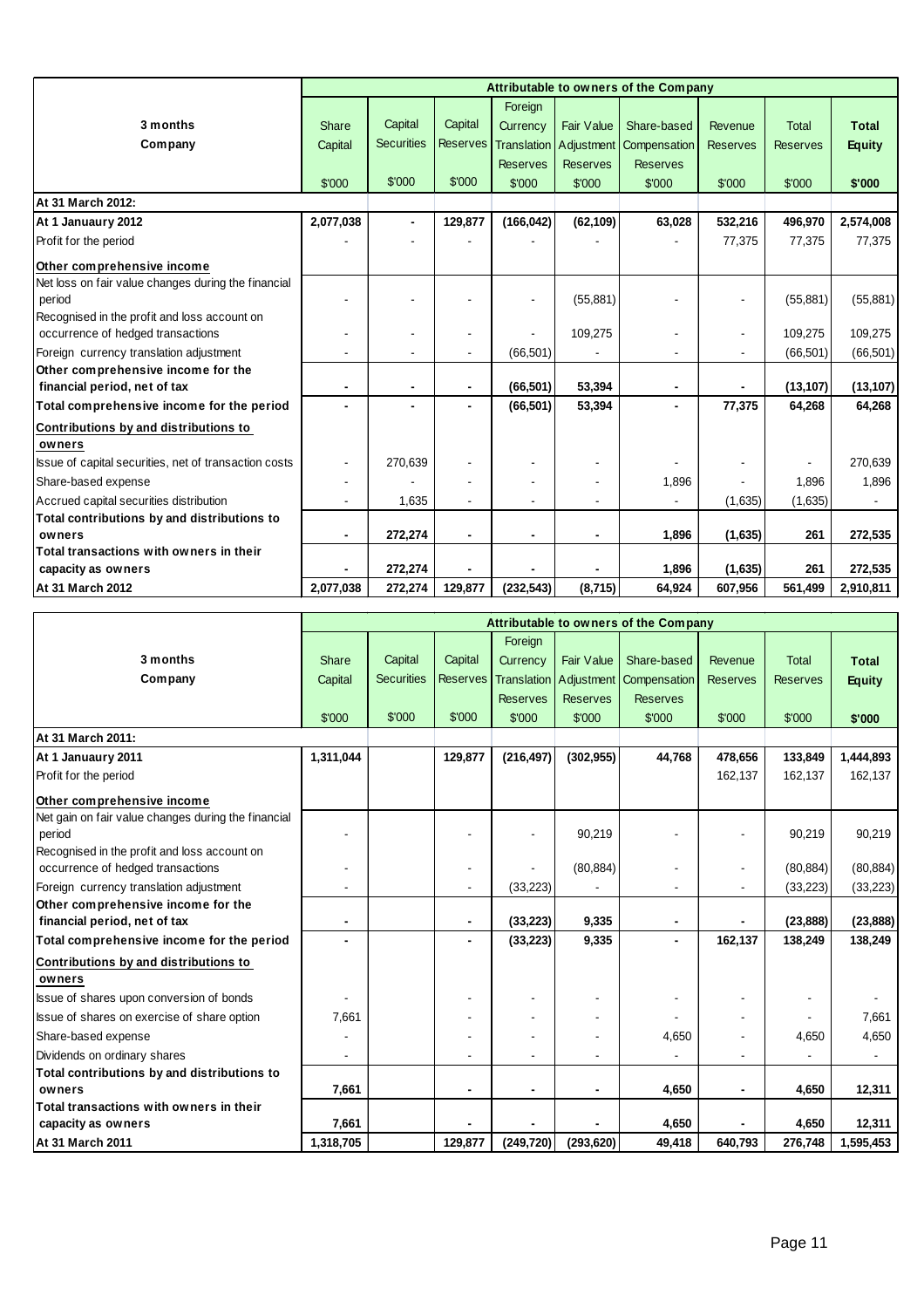1(d)(ii) Details of any changes in the Company's share capital arising from rights issue, bonus issue, share buy-backs, exercise of share options or warrants, conversion of other issues of equity securities, issue of shares for cash or as consideration for acquisition or for any other purpose since the end of the previous period reported on. State also the number of shares that may be issued on conversion of all the outstanding convertibles, as well as the number of shares held as treasury shares, if any, against the total number of issued shares excluding treasury shares of the issuer, as at the end of the current financial period reported on and as at the end of the corresponding period of the immediately preceding financial year.

|                                              | <b>Jan - Mar 12</b> | <b>Jan - Mar 11</b> |
|----------------------------------------------|---------------------|---------------------|
| Issue of shares on exercise of share options |                     | 5,067,270           |
|                                              |                     |                     |
|                                              | <b>Mar 12</b>       | <b>Mar 11</b>       |
| Shares to be issued upon exercise of:        |                     |                     |
| Conversion right of convertible bonds        | 242,563,783         | 240, 123, 414       |
| Share options                                | 82,408,000          | 104,468,660         |
| Total no. of shares                          | 324,971,783         | 344,592,074         |

1(d)(iii) To show the total number of issued shares excluding treasury shares as at the end of the current financial period and as at the end of the immediately preceding year.

|                                                                | <b>Mar 12</b> | <b>Jun 11</b> |
|----------------------------------------------------------------|---------------|---------------|
| Issued, fully paid share capital :                             |               |               |
| Balance no. of shares as at the beginning of period / year     | 2,235,508,918 | 2,020,759,705 |
| <b>Issue of Shares for cash</b>                                | 191,700,951   | 94,408,000    |
| <b>Issue of Shares on conversion of Bonds</b>                  |               | 94,959,097    |
| Issue of Shares on exercise of share options                   | 15,200,000    | 25,382,116    |
| Total no. of shares outstanding as at the end of period / year | 2,442,409,869 | 2,235,508,918 |

1(d)(iv) A statement showing all sales, transfers, disposal, cancellation and/or use of treasury shares as at the end of the current financial period reported on.

N. A.

2. Whether the figures have been audited or reviewed and in accordance with which auditing standard or practice.

The financial statements presented above have not been audited or reviewed.

3. Where the figures have been audited or reviewed, the auditors' report (including any qualifications or emphasis of a matter).

N. A.

4. Whether the same accounting policies and methods of computation as in the issuer's most recently audited annual financial statements have been applied.

 The adoption of the new and revised accounting standards that became applicable from 1 July 2011 did not result in substantial changes to the Group accounting policies, which are consistent with those used in the audited financial statements as at 30 June 2011.

5. If there are any changes in the accounting policies and methods of computation, including any required by an accounting standard, what has changed, as well as the reasons for, and the effect of, the changes.

 The Group has applied the same accounting policies and methods of computation in the preparation of the financial statements for the current reporting period compared with the audited financial statements as at 30 June 2011 except for the adoption of new or revised FRS that are mandatory for financial years beginning on or after 1 July 2011. The adoption of these FRS has no significant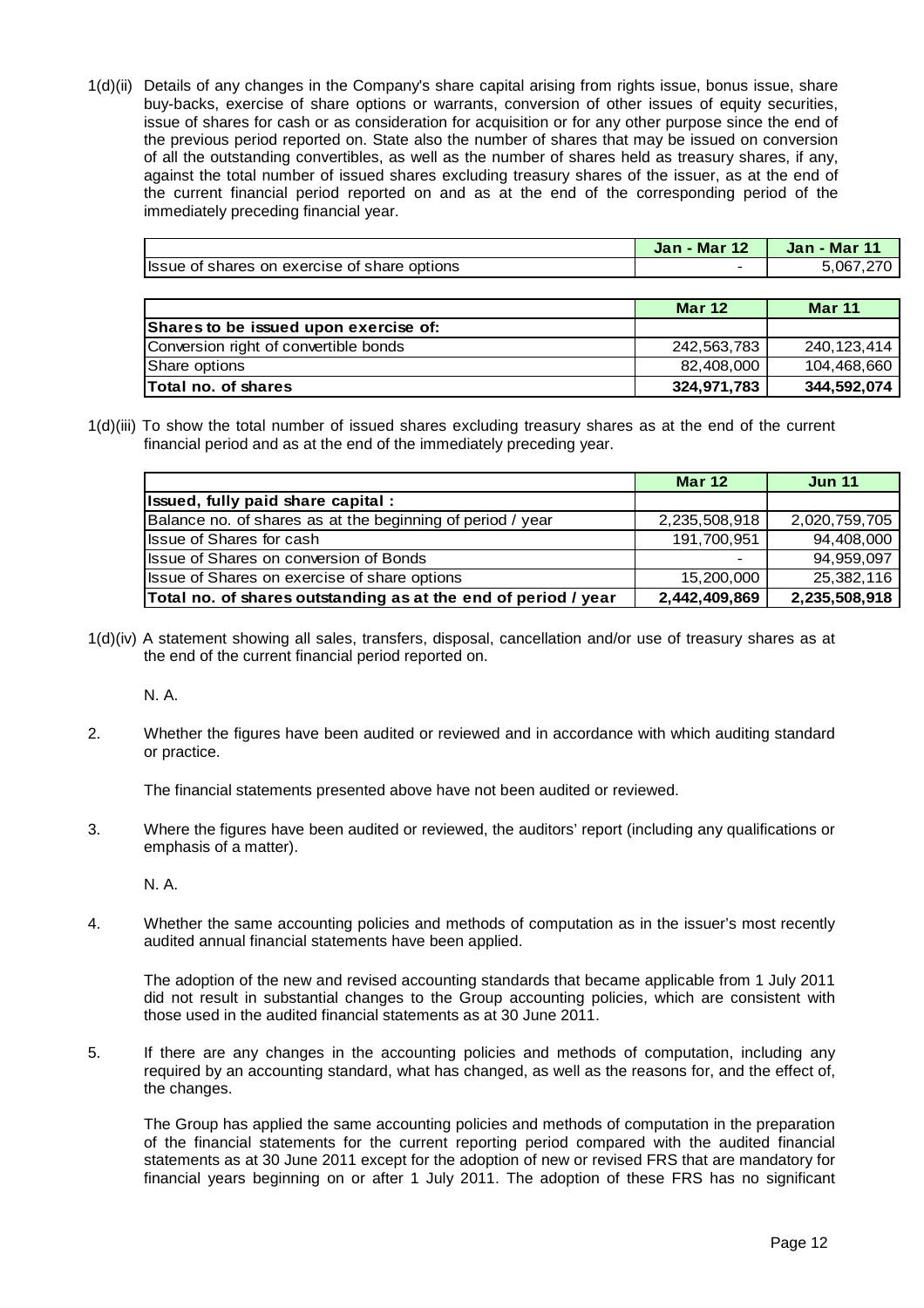impact to the Group.

6. Earnings per ordinary share of the Group for the current financial period reported and for the corresponding period of the immediately preceding financial year, after deducting any provision for preference dividends.

# **Reported earnings per ordinary share#**

|                                                |               | <b>Group</b>             |               |                           |  |
|------------------------------------------------|---------------|--------------------------|---------------|---------------------------|--|
|                                                |               | <b>Nine Months Ended</b> |               | <b>Three Months Ended</b> |  |
|                                                | 31 Mar 12     | 31 Mar 11                | 31 Mar 12     | 31 Mar 11                 |  |
| (a) Based on weighted average no. of           |               |                          |               |                           |  |
| shares (cents/share)                           | 10.64         | 14.34                    | 3.97          | 5.98                      |  |
|                                                |               |                          |               |                           |  |
| (b) Based on fully diluted basis (cents/share) | 10.30         | 13.19                    | 3.82          | 5.50                      |  |
| Weighted average no. of shares applicable      |               |                          |               |                           |  |
| to basic earnings per share                    | 2,442,323,758 | 2,109,291,944            | 2,442,409,869 | 2,129,112,659             |  |
| Weighted average no. of shares based on        |               |                          |               |                           |  |
| fully diluted basis                            | 2,688,308,462 | 2,413,312,595            | 2,688,268,598 | 2,416,715,228             |  |

# **Operational earnings\* per ordinary share#**

|                                                |           | <b>Group</b>             |                           |           |  |
|------------------------------------------------|-----------|--------------------------|---------------------------|-----------|--|
| <b>Operational EPS</b>                         |           | <b>Nine Months Ended</b> | <b>Three Months Ended</b> |           |  |
|                                                | 31 Mar 12 | 31 Mar 11                | 31 Mar 12                 | 31 Mar 11 |  |
| (a) Based on weighted average no. of           |           |                          |                           |           |  |
| shares (cents/share)                           | 10.64     | 12.64                    | 3.97                      | 5.87      |  |
|                                                |           |                          |                           |           |  |
| (b) Based on fully diluted basis (cents/share) | 10.30     | 11.70                    | 3.82                      | 5.41      |  |

**\***Reported Earnings net of exceptional items (negative goodwill net of transaction costs)

# For EPS calculations as per FRS 33, for period ending 31 March 2011, outstanding shares have been multiplied using an "Adjustment Factor" calculated by taking the difference in the price at which Preferential Offering was made (S\$ 2.61) and the price on the last day of exercise of entitlements (S\$ 2.56) and as a result, prior year earnings per share figures have been adjusted.

 For EPS calculations for period ending 31 March 2012, profit attributable to owners of the Company has been reduced by capital securities distribution accrued during the period.

- 7. Net asset value (for the Issuer and Group) per ordinary share based on the total number of issued shares excluding treasury shares of the issuer at the end of the:
	- (a) current financial period reported on; and
	- (b) immediately preceding financial year.

|                                                                                                      |                | Group     | Company   |           |  |
|------------------------------------------------------------------------------------------------------|----------------|-----------|-----------|-----------|--|
|                                                                                                      | As at<br>As at |           | As at     | As at     |  |
| $\vert$ (In cents per share)                                                                         | 31 Mar 12      | 30 Jun 11 | 31 Mar 12 | 30 Jun 11 |  |
| Net asset value (NAV) per ordinary share<br>based on issued share capital as at end of<br>the period | 118.90         | 78.70     | 117.94    | 78.93     |  |

The NAV for the Group before fair value adjustment reserve, goodwill and other intangibles increased from 114.88 cents/share in June 2011 to 144.76 cents/share in March 2012.

- 8. A review of the performance of the Group, to the extent necessary for a reasonable understanding of the Group's business. It must include a discussion of the following:
	- (a) any significant factors that affected the turnover, costs, and earnings of the Group for the current financial period reported on, including (where applicable) seasonal or cyclical factors; and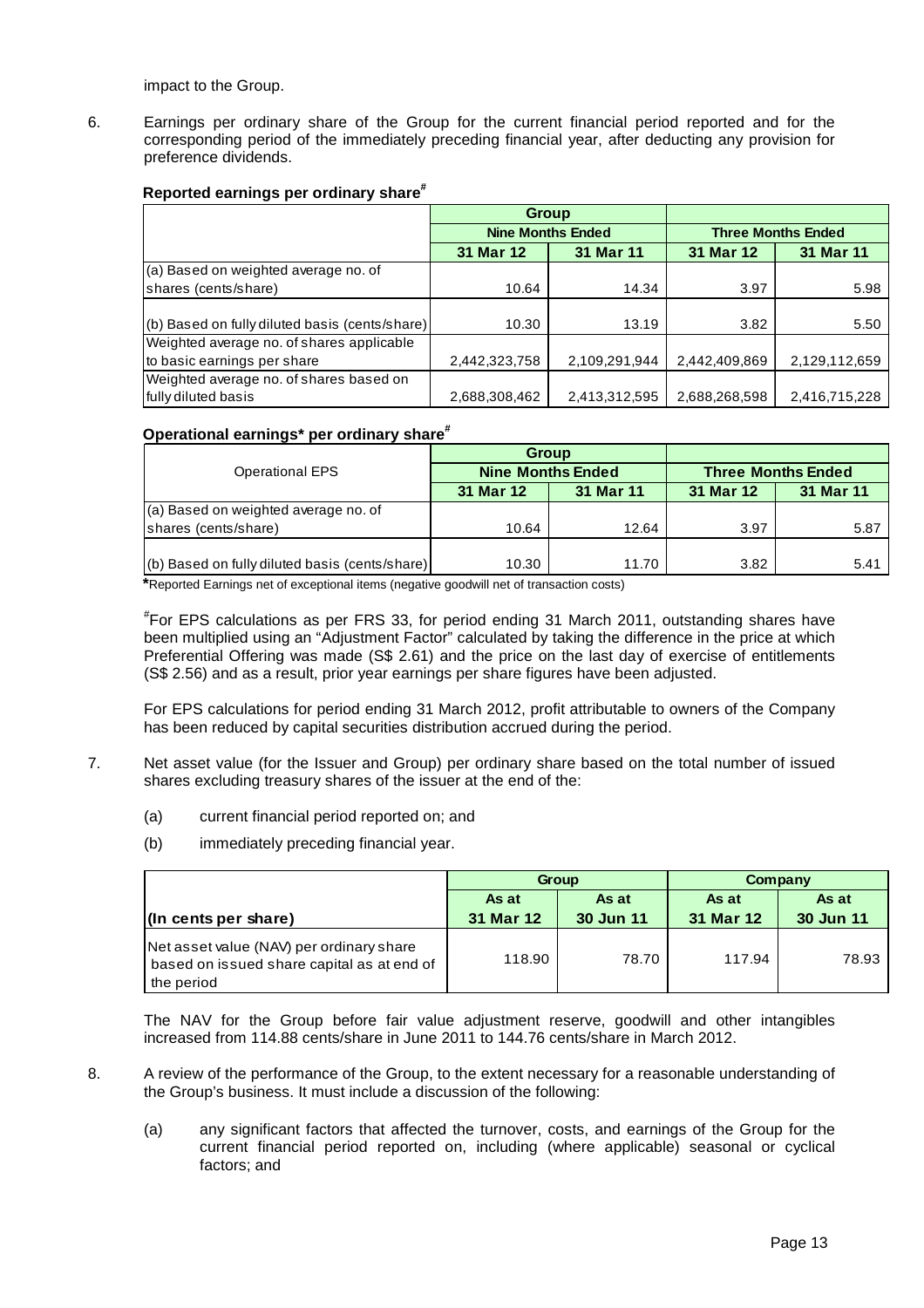(b) any material factors that affected the cash flow, working capital, assets or liabilities of the Group during the current financial period reported on.

# **Introduction**

Olam is a leading global integrated supply chain manager of agricultural products and food ingredients, with operations in 65 countries. As supply chain managers, we are engaged in the sourcing of a wide range of agricultural commodities from the producing countries and the processing, warehousing, transporting, shipping, distributing and marketing of these products right up to the factory gate of our customers in the destination markets. We also manage risk at each stage of the supply chain. From our founding in 1989, the Company has evolved from a single country, single product trader to a multi-country, multi-product supply chain manager.

In that process of evolution and development, the Olam business model has grown both in depth as well as breadth, pursuing selected value chain adjacencies which both complement and enhance our core supply chain model.

The evolution of our business model over recent years has led us to develop new competencies as we have pursued our strategic goals, including the capabilities to identify, execute and integrate attractive acquisition opportunities in selected countries and within or adjacent to our core value chain activities. Successfully completed transactions have addressed opportunities in both the upstream (plantation and farming) and midstream (manufacturing/ processing) parts of the value chain.

Building on existing and new capabilities, the Company has selectively expanded upstream into plantation ownership and management (perennial crops), farming (annual crops), dairy farming and forest concessions management. These opportunities, both organic and inorganic, have been pursued in countries that have a comparative advantage to produce these commodities relatively better and at relatively lower costs on a sustainable basis. Pursuit of the more interesting opportunities in the upstream segment has led us to complete transactions in palm and rubber plantations in Africa, almond plantations in Australia and California, coffee plantation in Laos, Ethiopia and Tanzania, peanut, soybean and corn farming in Argentina, rice farming in Nigeria and Mozambique, cotton farming in Mozambique, dairy farming in Uruguay and Russia and the development of tropical hard wood forest concessions in The Republic of Congo (ROC), Gabon and Mozambique.

Similarly, in the midstream part of the value chain, we have pursued initiatives in value added processing and manufacturing activities. We have invested in wheat milling in Nigeria and Ghana, sugar milling and refining in India and Indonesia, cocoa processing in Ivory Coast and Nigeria, tomato paste manufacturing in California, dehydrates manufacturing in USA and China, peanut ingredient manufacturing in USA, palm oil refining in the Ivory Coast, mechanical processing of cashews in Ivory Coast and Nigeria, cashew ingredients manufacturing in Vietnam and the USA, spice grinding in Vietnam and sawmilling in ROC and Gabon amongst others.

Another growth initiative covers the proposed manufacturing and distribution of fertiliser in Gabon, which will capitalise further on our extensive grower and supplier base in various producing countries.

In addition, Olam has diversified into two new businesses which build on latent assets and capabilities developed over the last 22 years:

- i) The Commodity Financial Services business (CFS), which benefits from our deep understanding of both commodity and financial markets, as well as from our capabilities in and knowledge of leadingedge risk management practices; and
- ii) Packaged Foods distribution in West Africa, building our own consumer brands in the food category, which capitalises on our intimate knowledge of African markets and operations, brands, and consumers. This downstream activity also builds on capabilities in the management of food supply chains and on the common distribution pipeline that we have built for related commodity products (including rice, sugar, wheat flour and dairy products) in West Africa.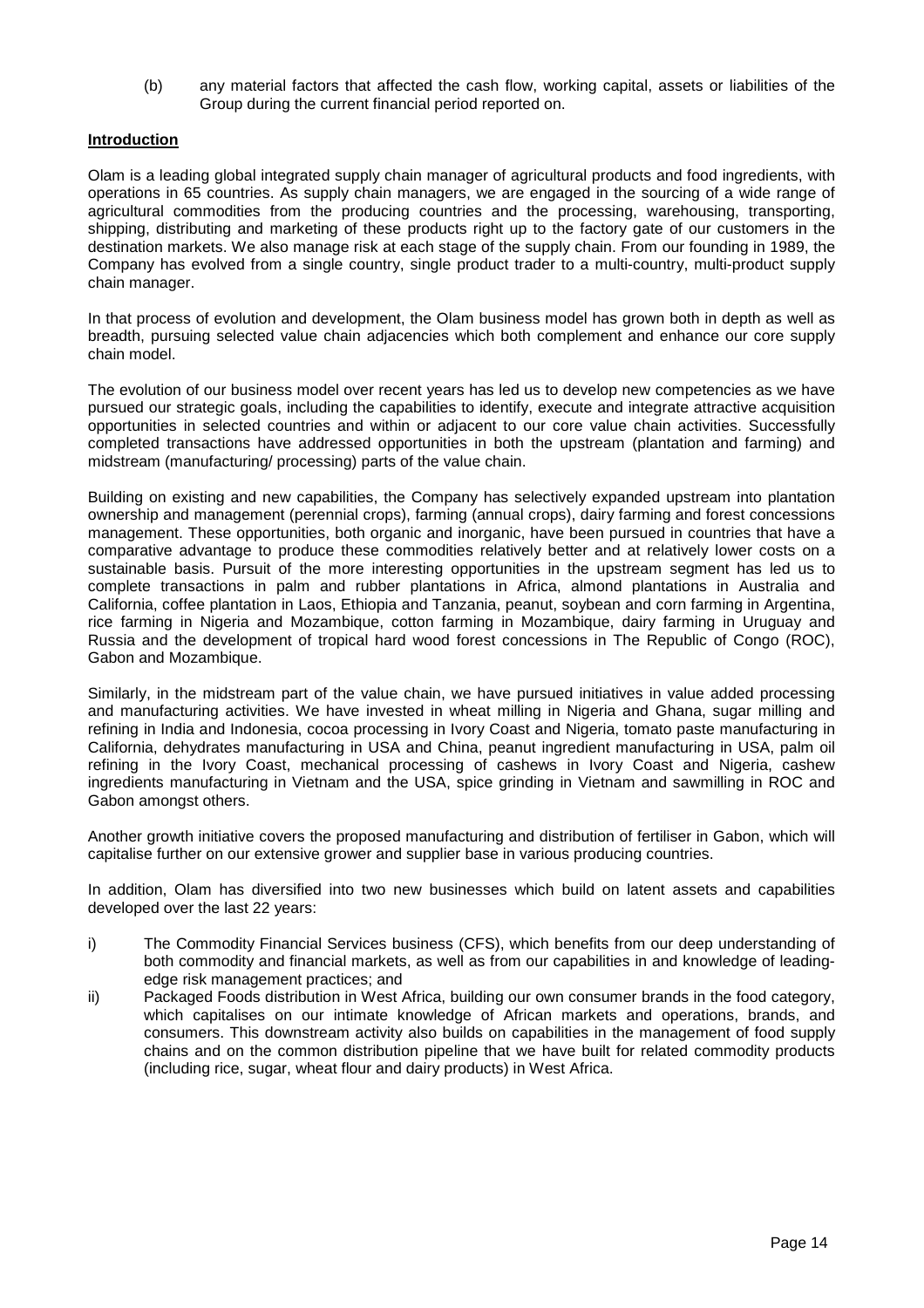# **Business Segmentation and Reporting**

We organise the businesses (BUs) into 4 reporting segments. In addition to the products, a  $5<sup>th</sup>$  segment is reported for activities related to the CFS business. The segmental reporting is described below:

| <b>Business Segment</b>                         | <b>Businesses (BUs)</b>                                                                                                         |
|-------------------------------------------------|---------------------------------------------------------------------------------------------------------------------------------|
| <b>Edible Nuts, Spices &amp; Beans</b>          | Cashews<br>Peanuts<br>Almonds<br><b>Hazelnuts</b><br>Spices & Vegetable Ingredients<br>Sesame<br>Beans (Pulses, Lentils & Peas) |
| <b>Confectionery &amp; Beverage Ingredients</b> | Cocoa<br>Coffee<br>Sheanuts                                                                                                     |
| <b>Food Staples &amp; Packaged Foods</b>        | Rice<br>Sugar<br>Grains (Wheat, Barley, Corn, Soybean)<br>Palm Products<br>Dairy Products<br>Packaged Foods                     |
| <b>Industrial Raw Materials (IRM)</b>           | Cotton<br>Wool<br><b>Wood Products</b><br>Rubber<br>Agri Inputs (Fertiliser)<br>Special Economic Zone Project (SEZ)             |
| <b>Commodity Financial Services (CFS)</b>       | <b>Market Making</b><br><b>Risk Management Solutions</b><br><b>Commodity Funds Management</b>                                   |

# **Background to analysing our Financial Statements**

#### **Profitability**

- a. **Inclusion of results of companies acquired by the Group**: The 9M FY2012 results include the consolidated results of tt Timber International (tt Timber), Britannia Food Ingredients Holdings Limited (BFIHL), Hemarus Industries Limited (HIL), Vallabhdas Kanji Limited (VKL), Trusty Foods Limited (TFL) and United Biscuits Limited (UBL), the acquisitions of which were completed after 9M FY2011. As a result of the financial impact of these acquisitions, the consolidated results for 9M FY2012 are not strictly comparable to the results of 9M FY2011.
- b. **Gross and Net Contribution:** We measure and track our profitability in terms of Gross Contribution (GC) and Net Contribution (NC) per ton of product supplied. For every transaction, we target a minimum dollar net contribution per ton of product supplied based on the investment, risks, complexities and value added services that we provide to our customers to meet their specific requirements. We are focused on enhancing these margins by providing value added services such as vendor managed inventory solutions (VMI), organic certification, traceability guarantees, fair trade produce certification (FTP), customised grades and quality, processed ingredients supply, proprietary market intelligence and risk management solutions.

GC is calculated as the revenue from the sale of goods plus other income, less the cost of goods sold (raw material costs plus other direct costs, including packing costs etc.), shipping and logistics expenses, claims and commissions, net gain/ (loss) from changes in fair value of biological assets, net measurement of derivative instruments and share of gain/loss from jointly controlled entities/associates. For the purpose of determining Net Contribution, finance costs excluding interest on debt for fixed capital investments, net of interest income are deducted from the GC. For analysing the performance of the Group, the share of jointly controlled entities/associates has been included in the GC and NC. The proportionate share of volumes has also been included for calculation of GC and NC/ ton.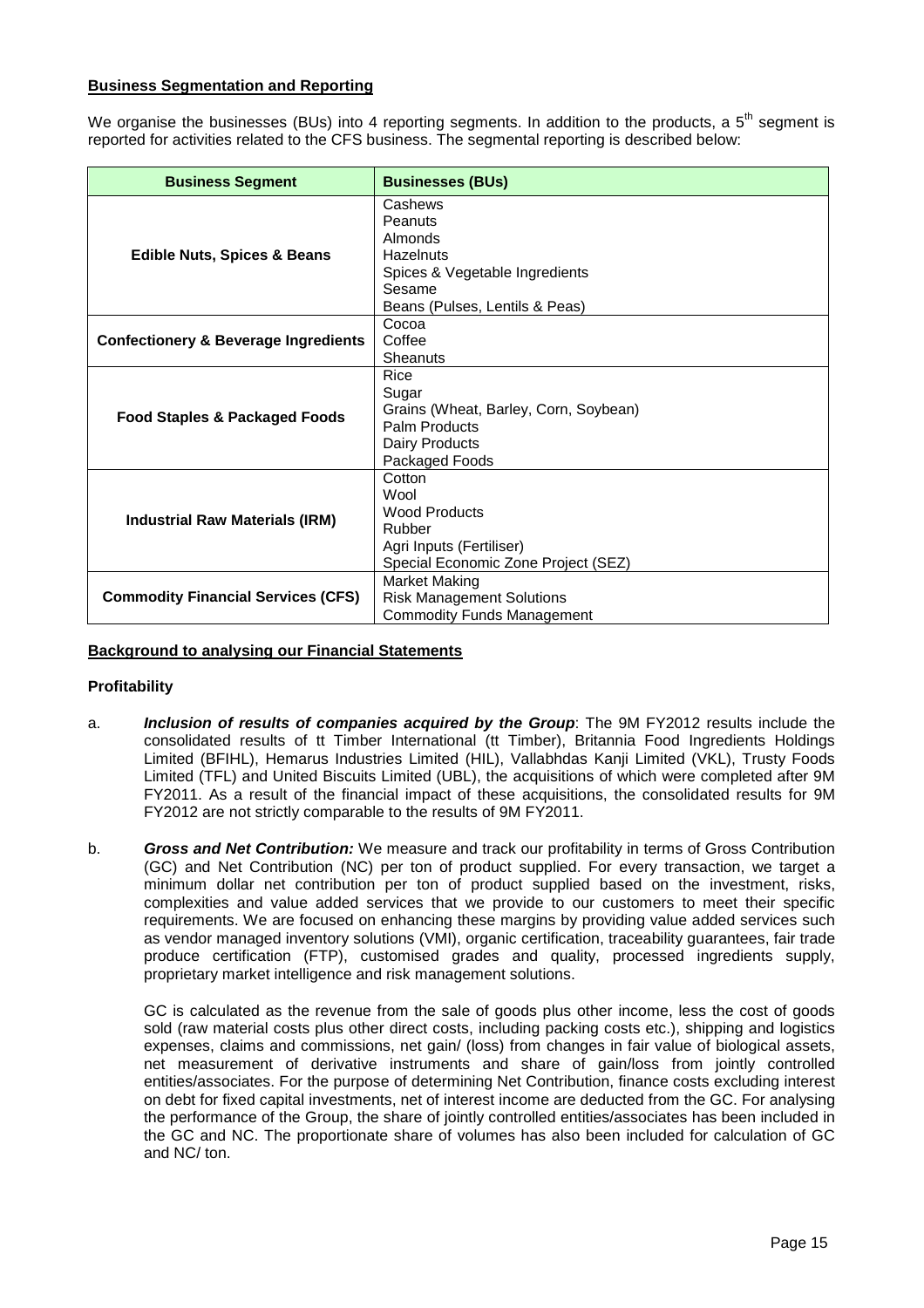The computation for GC and NC, together with a comparative statement for the corresponding period of the immediately preceding financial year, is as under:

|                                                                          |              | <b>Group</b>             |         | <b>Group</b> |                           |          |  |
|--------------------------------------------------------------------------|--------------|--------------------------|---------|--------------|---------------------------|----------|--|
| (in S\$'000)                                                             |              | <b>Nine Months Ended</b> |         |              | <b>Three Months Ended</b> |          |  |
|                                                                          | 31 Mar 12    | 31 Mar 11                | %change | 31 Mar 12    | 31 Mar 11                 | % change |  |
|                                                                          |              |                          |         |              |                           |          |  |
| <b>Total Revenue</b>                                                     | 11,996,439   | 11,312,036               |         | 4,260,893    | 4,754,803                 |          |  |
| Add:                                                                     |              |                          |         |              |                           |          |  |
| - Share of results from jointly controlled entities / associates         | 14,387       | 12,492                   |         | 11,388       | 8,096                     |          |  |
| Less:                                                                    |              |                          |         |              |                           |          |  |
| - Interest income                                                        | (11, 425)    | (19, 256)                |         | (3,857)      | (7, 328)                  |          |  |
| - Cost of goods sold, shipping and logistics, commissions and claims net |              |                          |         |              |                           |          |  |
| gain / (loss) from changes in fair value of biological assets            | (10,747,912) | (10, 249, 450)           |         | (3,814,874)  | (4,366,365)               |          |  |
| - Net measurement of derivative instruments, gain / (loss) on foreign    |              |                          |         |              |                           |          |  |
| exchange, bank charges                                                   | (64, 146)    | (25, 597)                |         | (38, 414)    | (18, 730)                 |          |  |
| - Negative goodwill on acquisitions                                      |              | (41, 832)                |         |              | (5,382)                   |          |  |
| - Non-controlling Interests                                              | (27,616)     | 724                      |         | (3,577)      | 1,056                     |          |  |
| <b>Gross Contribution (GC)</b>                                           | 1,159,727    | 989,117                  | 17.2%   | 411,559      | 366,150                   | 12.4%    |  |
| GC per Ton                                                               | 161          | 161                      | 0.0%    | 153          | 162                       | $-6.1%$  |  |
| Less:                                                                    |              |                          |         |              |                           |          |  |
| - Net interest on working capital                                        | (218,060)    | (173, 343)               |         | (76, 970)    | (59, 742)                 |          |  |
| <b>Net Contribution (NC)</b>                                             | 941,667      | 815,774                  | 15.4%   | 334,589      | 306,408                   | 9.2%     |  |
| <b>NC per Ton</b>                                                        | 130          | 132                      | $-1.5%$ | 124          | 136                       | $-8.7%$  |  |

- c. **Volumes:** Volume is one of the key drivers of our profitability. Given our integration and end-to-end supply chain capabilities, we seek to match the supply of our products with demand from our customers. The volume of agricultural products that we supply is largely within our control, and is a function of the strength of our supply chain infrastructure in the origins (producing countries) and the markets (consuming countries). There are no associated volumes for non – supply chain businesses like SEZ and CFS.
- d. **Seasonality:** The production of agricultural products is seasonal in nature. The seasonality of the products in our global portfolio depends on the location of the producing country. The harvesting season for most of the agricultural products for countries situated in the northern hemisphere generally falls between October and March. Countries in the southern hemisphere have harvesting seasons between April and September. It is also not unusual to experience both delays as well as early start to the harvesting seasons in these countries in a particular year based on weather patterns. In addition to an early or delayed harvesting season, the precise timing and size of arrivals of these products can also vary based on the farmers' selling decisions; these are mainly a function of the farmers' view on prices and inventory holding capacity. The majority of our origins are located in the northern hemisphere. Consequently, our earnings tend to be relatively higher in the Second Half of the Financial Year (January to June) compared to the First Half of the Financial Year (July to December).

 Based on this seasonality, we have observed the phasing and range of our earnings to be as follows:

| Q1          | Q2          | 1 <sup>St</sup> Half | Q3          | Q4         | $2^{nd}$ Half |
|-------------|-------------|----------------------|-------------|------------|---------------|
| July - Sept | Oct - Dec   | July – Dec           | Jan - March | Apr – June | Jan – June    |
| $5 - 10%$   | $25 - 30\%$ | $30 - 40%$           | $35 - 40%$  | $25 - 30%$ | $60 - 70%$    |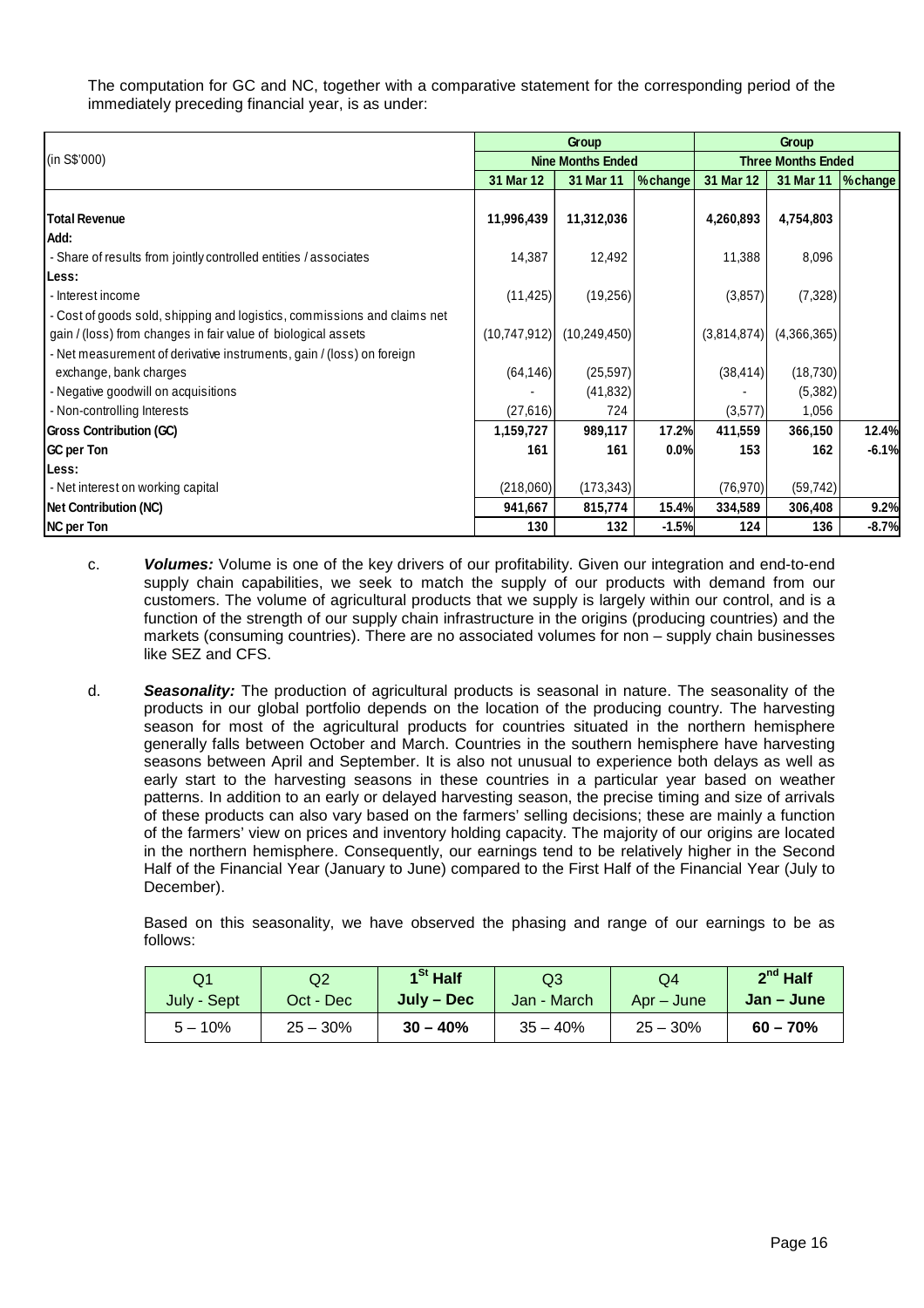# **Statement of financial position and Cash Flow Statement**

Working capital is deployed to fund inventories, trade and other receivables, margin accounts with brokers, advance payments to suppliers, trade payables and accruals. Working capital needs fluctuate constantly due to changes in the volume and prices of agricultural products. This may cause either an increase or decrease in funds allocated to operations. A large part of working capital is used to fund the liquid hedged inventories that meet four qualifying conditions:

- 1) non-perishability (all commodities in Olam's portfolio are non-perishable with a shelf life of minimum 2 years or above);
- 2) limited obsolescence risk (not easily substitutable or not likely to go out of style or fashion),
- 3) hedged or sold forward (no inventory value erosion risk as the inventory is hedged), and
- 4) liquid (can be converted into cash at short notice).

These inventories and secured receivables are therefore liquid assets and are regarded as near cash. Changes in working capital are therefore not permanent deployment of funds as this capital gets converted into cash when goods are delivered to customers or tendered on the Exchange and monies are collected.

# **Profit and Loss Statement**

As mentioned during the H1 FY2012 performance review, trading conditions continued to remain difficult in Q3 FY2012 due to macroeconomic factors stemming from stalled growth in G7 countries and worrying prospects of a prolonged period of subpar growth. There continues to be increased volatility across equity, bond and commodity markets, which combined with volatile and unstable currencies, continues to impact some of the products in the Industrial Raw Material segment.

The Group's 9M FY2012 (first Nine Months) performance has been a tale of two parts. The first part reflects the performance of the food category which comprises of 3 out of our 5 reporting segments and accounts for 78.4% of the revenue. This category reported strong growth in both volumes and margins for the period. The second part reflects the underperformance of the remaining 2 segments namely the Industrial Raw Materials (IRM) and the Commodity Financial Services (CFS) segments. Due to the exceptional events in the cotton market in the  $2^{nd}$  half of 2011, the Cotton BU's underperformance within IRM stood out even more significantly in comparison to its extremely strong performance for 9M FY2011. The Cotton team did very well in managing the risks arising out of these exceptional market events, as well as minimising the adverse financial impact. The Wood Products BU within the IRM segment also continued to experience significant headwinds due to challenging market conditions. In the CFS segment, there were very little relative value and arbitrage trading opportunities during this period, as in H1 FY2012. We therefore remained on the sidelines for most of the current quarter as well. In our opinion, these events relating to IRM and CFS segments are cyclical and not structural in nature.

The Group reports a Net Profit After Tax of S\$289.0 million for the nine months ended 31 March 2012 ("9M FY2012"), a decline of 4.2% compared to S\$301.7 million achieved in 9M FY2011. Operational Profit for the period excluding exceptional items (negative goodwill, net of transaction costs) attributable to equity holders declined by 1.9% to S\$261.4 million compared to S\$266.6 million achieved in the previous corresponding period.

The Group grew its sales volume by 17.2% in 9M FY2012 compared to 9M FY2011. In 9M FY2012, revenue grew by 6.3% to S\$ 11.95 billion and NC grew by 15.4% to S\$941.7 million. NC per ton has decreased marginally from S\$132 in 9M FY2011 to S\$130 in 9M FY2012.

The food category is made up of three segments including Edible Nuts, Spices and Beans, Confectionery and Beverage Ingredients, and Food Staples and Packaged Foods. These three segments accounted for 84.2% of our volumes and 78.4% of our revenue in 9M FY2012. This category is relatively more recession resistant. Sales Volume for the Food category increased by 20.6% in 9M FY2012 compared to 9M FY2011. Net contribution (NC) for this category increased by 30.9% in 9M FY2012 compared to 9M FY2011. NC per ton also increased by 8.5% to S\$139 per ton in 9M FY2012 from S\$128 per ton in 9M FY2011.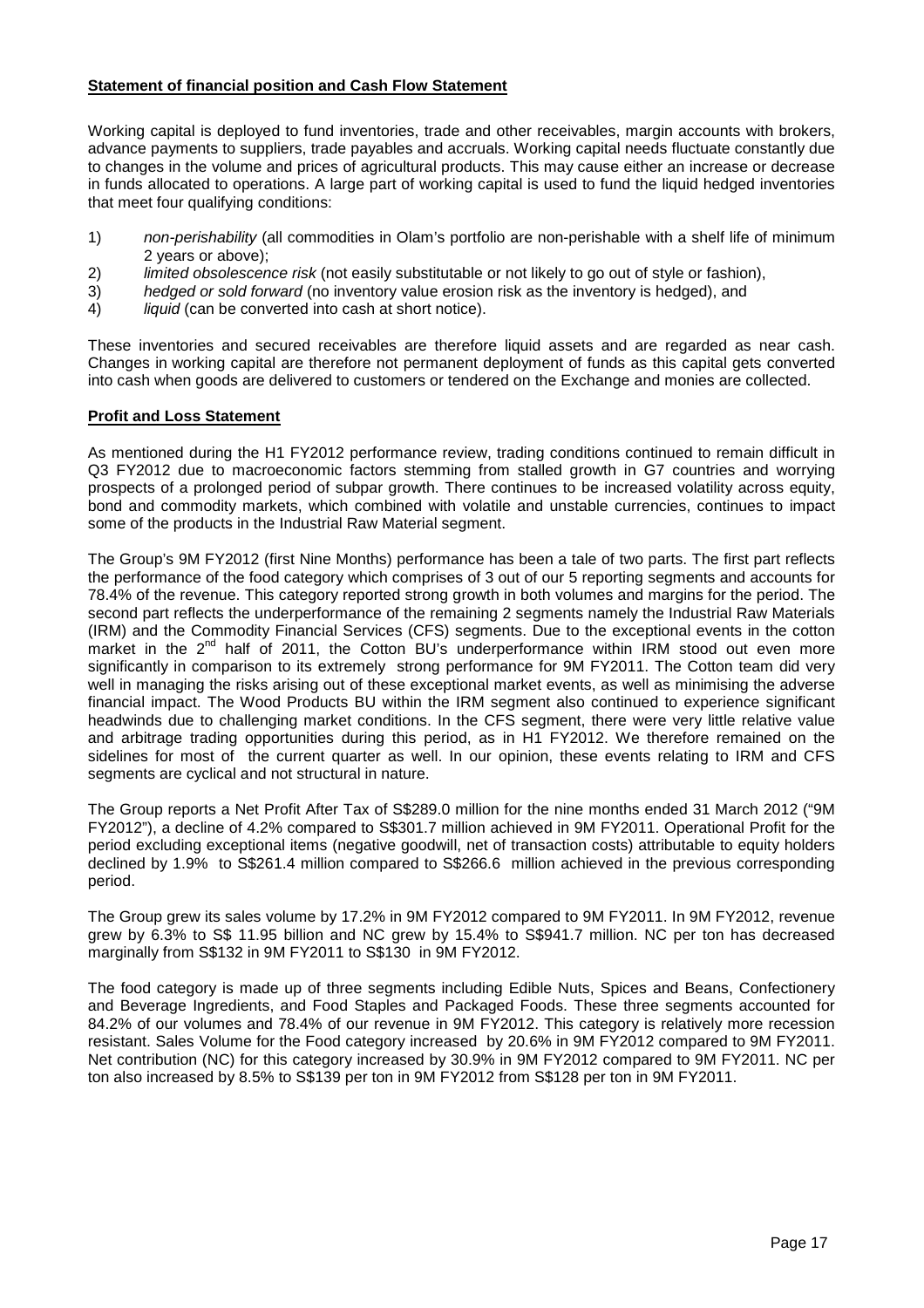The Industrial Raw Materials category includes four agri-commodities, namely Cotton and Wool (together, our Natural Fibres business), Rubber, Wood Products, fertiliser and the Special Economic Zone project in Gabon. This segment accounted for the remaining 21.6% of revenue and 15.8% of our volumes in 9M FY2012. Sales Volume for this category grew by 2.1% in 9M FY2012 compared to 9M FY2011. Net Contribution for this category decreased by 34.8% in 9M FY2012 compared to 9M FY2011; NC per ton declined by 36.2% to S\$86 per ton from S\$135 per ton in 9M FY2011.

The Commodity Financial Services Business made much smaller contribution at the NC level (S\$0.8 million for 9M FY2012), as compared to relatively stronger performance in 9M FY2011.

### **Business Segmental Analysis**

The following table provides the segmental<sup>#</sup> breakdown on Sales Volume, Sales Revenue, Gross Contribution (GC) and Net Contribution (NC) for 9M FY2012:

#### **Cumulative**

|                                     |               | <b>Sales Volume</b><br>(in Metric Tons) | <b>Revenue</b><br>(in S\$'000) |               | <b>Gross Contribution (GC)</b><br>(in S\$'000) |               | <b>Net Contribution</b><br>(NC) (in S\$'000) |               |
|-------------------------------------|---------------|-----------------------------------------|--------------------------------|---------------|------------------------------------------------|---------------|----------------------------------------------|---------------|
| Segment                             | <b>Mar 12</b> | <b>Mar 11</b>                           | <b>Mar 12</b>                  | <b>Mar 11</b> | <b>Mar 12</b>                                  | <b>Mar 11</b> | <b>Mar 12</b>                                | <b>Mar 11</b> |
| <b>Edible Nuts, Spices &amp;</b>    |               |                                         |                                |               |                                                |               |                                              |               |
| <b>Beans</b>                        | 1,034,384     | 904,438                                 | 1,714,822                      | 1,686,689     | 291,586                                        | 211,303       | 264,078                                      | 192,823       |
| Per ton (S\$)                       |               |                                         |                                |               | 282                                            | 234           | 255                                          | 213           |
| <b>Confectionery &amp; Beverage</b> |               |                                         |                                |               |                                                |               |                                              |               |
| Ingredients                         | 1,266,532     | 1,155,520                               | 4,597,131                      | 4,729,147     | 361,998                                        | 285,715       | 272,448                                      | 210,504       |
| Per ton (S\$)                       |               |                                         |                                |               | 286                                            | 247           | 215                                          | 182           |
| <b>Food Staples &amp; Packaged</b>  |               |                                         |                                |               |                                                |               |                                              |               |
| <b>Foods</b>                        | 3,775,863     | 2,980,237                               | 3,053,395                      | 2,354,176     | 352,502                                        | 267,785       | 305,651                                      | 240,006       |
| Per ton (S\$)                       |               |                                         |                                |               | 93                                             | 90            | 81                                           | 81            |
| <b>Industrial Raw Materials*</b>    | 1,142,139     | 1,118,115                               | 2,581,209                      | 2,467,750     | 152,886                                        | 201,771       | 98,648                                       | 151,345       |
| Per ton (S\$)**                     |               |                                         |                                |               | 134                                            | 180           | 86                                           | 135           |
| <b>Commodity Financial</b>          |               |                                         |                                |               |                                                |               |                                              |               |
| Services**                          | ۰             |                                         | 1,168                          | 1,874         | 755                                            | 22,543        | 842                                          | 21,096        |
| <b>Total</b>                        | 7,218,918     | 6,158,310                               | 11,947,725                     | 11,239,636    | 1,159,727                                      | 989,117       | 941,667                                      | 815,774       |
| Per ton (S\$)**                     |               |                                         |                                |               | 161                                            | 161           | 130                                          | 132           |

#### **Quarter**

|                                     | <b>Sales Volume</b><br>(in Metric Tons) |               | <b>Sales Revenue</b><br>(in S\$'000) |               | <b>Gross Contribution (GC)</b><br>(in S\$'000) |               | <b>Net Contribution</b><br>(NC) (in S\$'000) |               |
|-------------------------------------|-----------------------------------------|---------------|--------------------------------------|---------------|------------------------------------------------|---------------|----------------------------------------------|---------------|
| <b>Segment</b>                      | <b>Mar 12</b>                           | <b>Mar 11</b> | <b>Mar 12</b>                        | <b>Mar 11</b> | <b>Mar 12</b>                                  | <b>Mar 11</b> | <b>Mar 12</b>                                | <b>Mar 11</b> |
| <b>Edible Nuts, Spices &amp;</b>    |                                         |               |                                      |               |                                                |               |                                              |               |
| <b>Beans</b>                        | 393,693                                 | 343,743       | 571,254                              | 671,853       | 117,331                                        | 84,516        | 111,675                                      | 80,975        |
| Per ton (S\$)                       |                                         |               |                                      |               | 298                                            | 246           | 284                                          | 236           |
| <b>Confectionery &amp; Beverage</b> |                                         |               |                                      |               |                                                |               |                                              |               |
| Ingredients                         | 536,715                                 | 509,822       | 1,716,419                            | 2,308,761     | 134,005                                        | 113,884       | 109,120                                      | 87,288        |
| Per ton (S\$)                       |                                         |               |                                      |               | 250                                            | 223           | 203                                          | 171           |
| <b>Food Staples &amp; Packaged</b>  |                                         |               |                                      |               |                                                |               |                                              |               |
| <b>Foods</b>                        | 1,385,392                               | 990,723       | 1,090,899                            | 729,500       | 102,025                                        | 78,457        | 80,161                                       | 68,123        |
| Per ton (S\$)                       |                                         |               |                                      |               | 74                                             | 79            | 58                                           | 69            |
| Industrial Raw Materials*           | 380,603                                 | 409,213       | 852,328                              | 1,033,531     | 57,214                                         | 84,462        | 33,189                                       | 65,148        |
| Per ton (S\$)**                     |                                         |               |                                      |               | 150                                            | 206           | 87                                           | 159           |
| <b>Commodity Financial</b>          |                                         |               |                                      |               |                                                |               |                                              |               |
| Services**                          |                                         |               | 397                                  | 33            | 984                                            | 4,831         | 444                                          | 4,874         |
| <b>Total</b>                        | 2,696,403                               | 2,253,501     | 4,231,297                            | 4,743,678     | 411,559                                        | 366,150       | 334,589                                      | 306,408       |
| Per ton (S\$)**                     |                                         |               |                                      |               | 153                                            | 162           | 124                                          | 136           |

# excluding non-controlling interests

\*Sales volume for Wood Products is measured in cubic meters.

\*\*Calculated on results including service activities like SEZ, CFSG, which do not have associated volumes.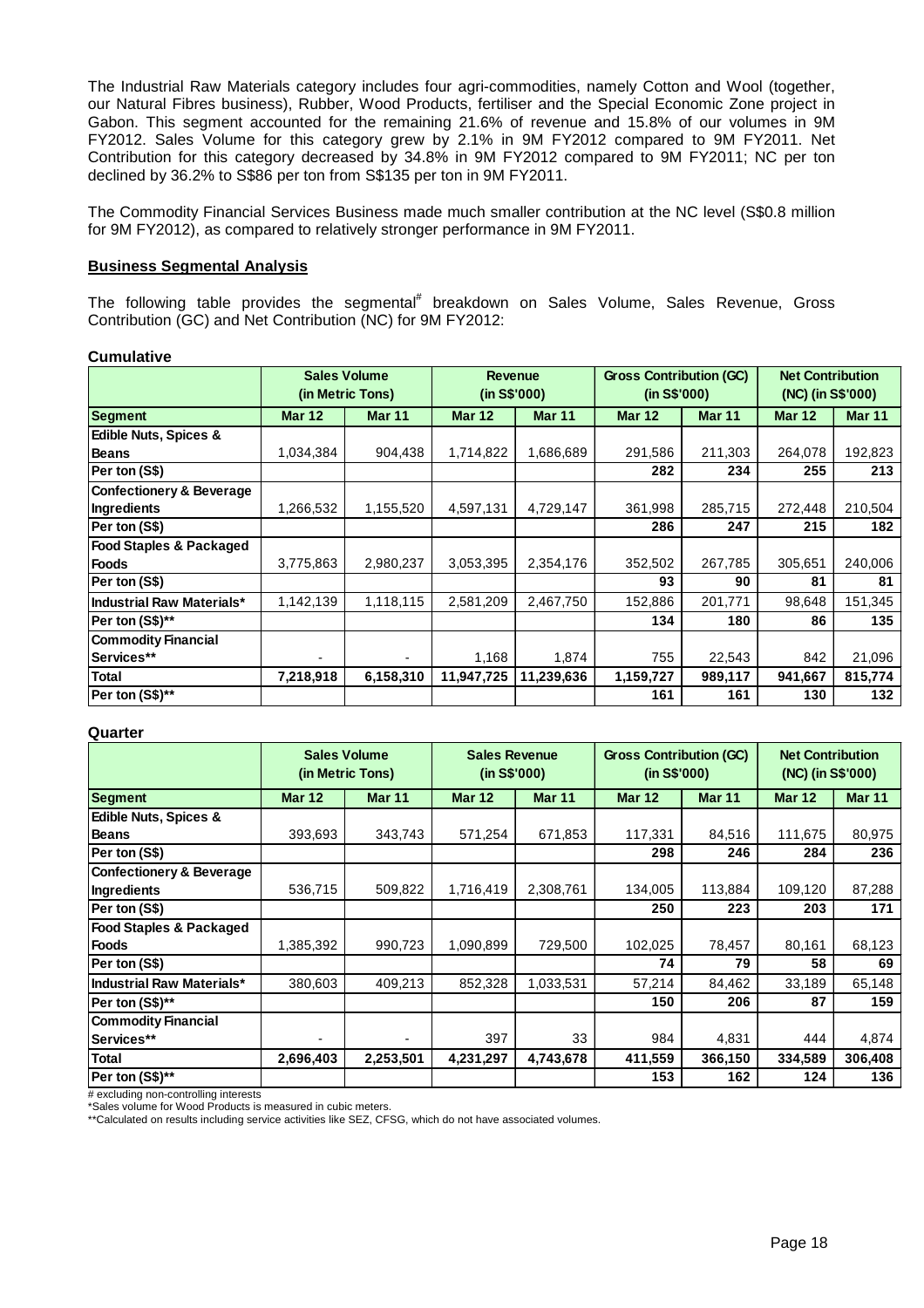The **Edible Nuts, Spices & Beans segment** registered volume growth of 14.4%, revenue growth of 1.7%, GC growth of 38.0% and NC growth of 37.0% compared to 9M FY2011. NC per ton in this segment grew 19.8% from S\$213 to S\$255 . The Edible Nuts business performed very well during the period. The trial production at our mechanical cashew processing facility in Ivory Coast and Nigeria has started and we are scheduled to reach full capacity by Q1 FY13. The harvesting activity in Australia for almonds is underway and the production is expected to exceed the previous year's crop from our orchards. The integration of the Hazelnut acquisition in Turkey (Progida) has been completed during this quarter. The overall spices and vegetable ingredients business is doing well, with the Onions, Garlic and Spices portfolio seeing continued growth in volumes and margins. The tomato processing business in California has underperformed due to weak market conditions in the US businesses, resulting in an excess inventory build up, especially in industrial paste. The acquisition of VKL's spice processing assets in India, which was announced earlier this year, has added greater depth to our overall portfolio and is expected to deliver significant synergies across various product lines and processing units within the spices business.

The **Confectionery & Beverage Ingredients segment** registered volume growth of 9.6%, 26.7% growth in GC and 29.4% growth in NC compared to 9M FY2011. More importantly, this segment grew its NC per ton by 18.1% from S\$182 in 9M FY2011 to S\$215 in 9M FY2012. The Cocoa business continues to do well. The Government of Ivory Coast has introduced significant changes which affect the Cocoa sector in the country. The Company continues to participate actively in Ivory Coast under the revised Cocoa regime and have reoriented our resources and capabilities to remain effective under the changed circumstances. We have also re-commenced our work on the greenfield cocoa processing facility in Ivory Coast, which was suspended pending the resolution of the political crisis in the country. The main crop Cocoa procurement season in West Africa has progressed satisfactorily. The integration of BFIHL in the UK and Solimar in Spain within Olam's larger Cocoa business has provided additional sources of value. The Coffee business continues to perform positively with both the Arabica and Robusta origins continuing to do well during this period. Our new Arabica operations in Mexico and Guatemala have progressed. Our investments in building a speciality Coffee business in the US have contributed to the development of our position in the market. The project to expand our soluble coffee processing facilities in Vietnam is on time and within budget. We have begun to harvest the first Coffee crop in our Laos plantations. We continued to gain market share in most of our Robusta and Arabica origins during this period.

The **Food Staples & Packaged Foods segment** achieved volume growth of 26.7%, GC growth of 31.6% and NC growth of 27.4% compared to 9M FY2011. This strong volume growth was led by the Rice and the Grains businesses, with a focus on market share growth in the African markets. NC per ton remained at S\$81 in 9M FY2012 as compared to the previous year. We have successfully commissioned the wheat mill in Ghana with the start of commercial production during this quarter. We already have reached capacity utilisation in excess of 70%; this operation is expected to be profitable within the current year. As mentioned in the last quarter, the Dairy and Sugar businesses continue to face headwinds. Their performance is expected to be below plan this year. However, we continue to invest to reposition the Dairy business through an increased presence in upstream Dairy farming. On 30<sup>th</sup> January 2012, the Company announced a partnership with the Russian Dairy Company, LCC ("RUSMOLCO"), a growing player in the Russian dairy industry for the large scale development of dairy and grains farming in the Penza region of Russia. This investment was completed for a consideration of US\$ 75 million for a 75% stake. In the first phase of expansion, spread over the next 4 to 5 years, RUSMOLCO will invest to expand the area under cultivation for grain production from the current 52,000 hectares to 106,000 hectares. In addition, four new modern dairy farms will be constructed, taking the total milking cow population from the current 3,600 to 20,000. The Packaged Foods Business is gaining further momentum and traction in West Africa. On 9<sup>th</sup> February 2012, the Company announced the acquisition of a leading Nigerian biscuits and candy maker through the acquisition of a 100% equity interest in Titanium Holding Company SA and its subsidiaries for a price consideration of US\$167 million. Biscuits and candy are large and fast growing categories (with growth rates of 10-12% and 12-15% respectively) in Nigeria, which is the second largest market in Africa for packaged foods consumption. This acquisition provides us with a strong market position as Nigeria's second largest biscuits and candy franchise and is expected to be a catalyst for our growth plans in the PFB (Packaged Food Business) BU.

The **Industrial Raw Materials segment** saw volume growth of 2.1%, GC decline of 24.2% and NC decline of 34.8% compared to 9M FY2011. This segment constituted 15.8% of the Company's volumes, 21.6% of its revenues, 13.2% of its GC and 10.5% of its NC. NC per ton in this segment declined by 36.2% from S\$135 in 9M FY2011 to S\$86 in 9M FY2012. As mentioned earlier, this segment is particularly sensitive to economic cycles, with the Cotton and Wood Products BUs continuing to face strong headwinds in 9M FY2012. The Cotton business, particularly our Australian and the US origination and marketing operations, continues to face demand decline and illiquidity across many of its markets. Anticipated volumes from both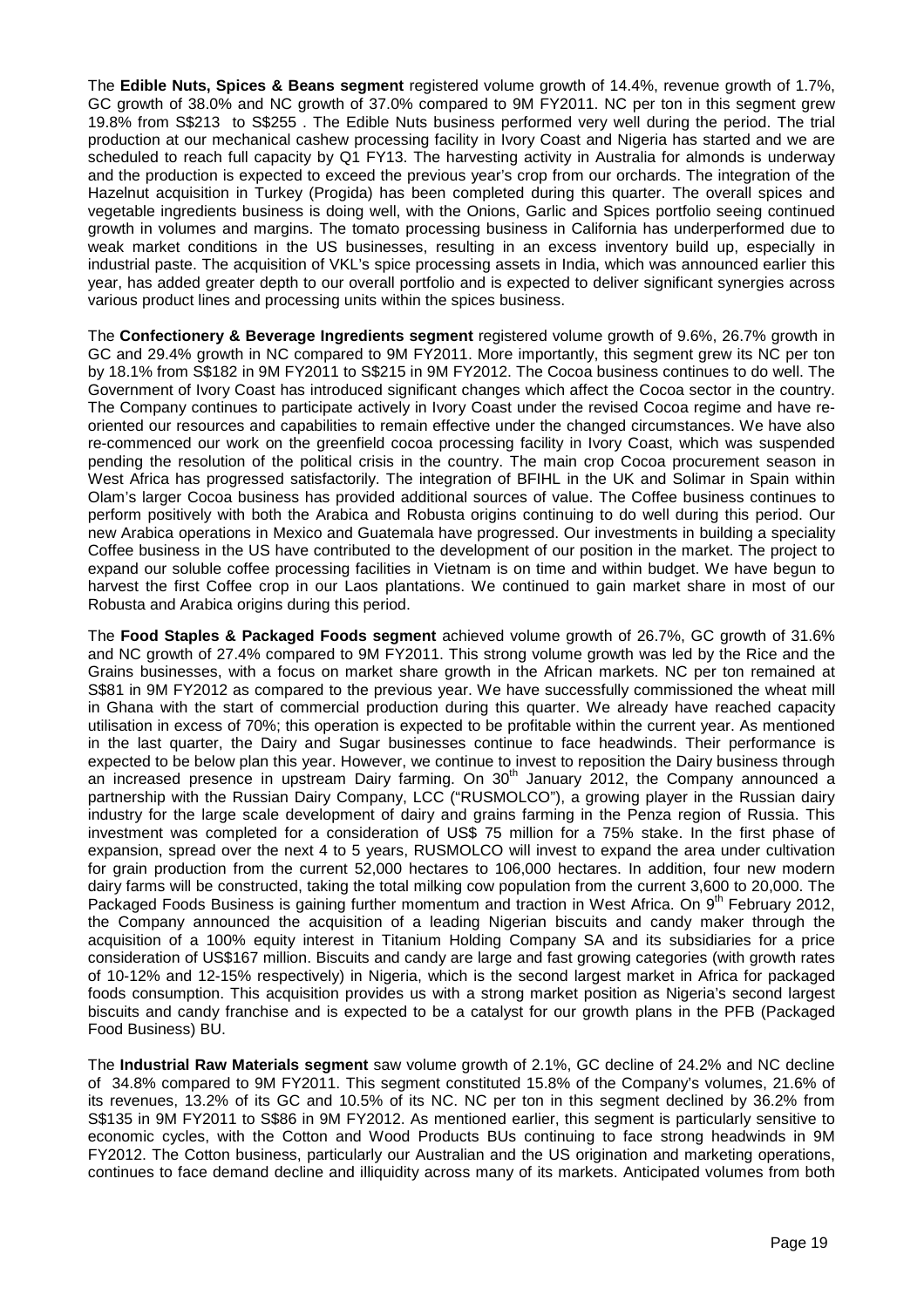growers and customers are likely to be lower, or may get postponed into the next financial year. We have also encountered enhanced counterparty risk in some Asian markets. Based on this, we believe that any recovery in this business will happen post the arrival of the new crop, and it is thus unlikely to support any rebound within FY2012. The Wood products BU is primarily sensitive, due to a decline in global demand, as well as margin pressures in India, China and Europe. Although general trading conditions remain difficult, these markets are beginning to see a slight recovery. We are seeing some improved prospects for logs and lumber from Central Africa into some of these markets. The Wool, Rubber and the SEZ businesses in this segment have done well during 9M FY2012.

The **Commodity Financial Services (CFS) segment** registered NC of S\$0.8 million in 9M FY2012 as compared to S\$ 21.1 million during the corresponding period in the previous year. Given the challenging trading conditions in these markets, the CFS BU found very few arbitrage and relative value trading opportunities during this period. The business was therefore in a "risk-off" mode for much of this period as a result of our conservative approach..

# **Costs and Expenses**

**Q3 FY2012:** Overhead expenses at S\$159.9 million for Q3 FY2012 were 13.6% higher than the corresponding quarter in FY2011, mainly on account of increased overheads for recently acquired businesses in Q3 FY2012 compared to Q3 FY2011.

**9M FY2012:** Overhead expenses at S\$540.9 million for 9M FY2012 were 19.7% higher than 9M FY2011 for the reasons cited above.

# **Taxation**

**Q3 FY2012:** Income Tax provisions have marginally increased to S\$25.0 million for Q3 FY2012 as compared to S\$24.1 million for Q3 FY2011.

**9M FY2012:** Income Tax provisions have decreased to S\$42.2 million for 9M FY2012 as compared to S\$45.2 million for 9M FY2011 due to a reduction of tax in high tax OECD jurisdictions.

## **Net profit after tax**

**Q3 FY2012:** Net profit after tax decreased by 19.0% to S\$102.3 million for Q3 FY2012 from S\$126.2 million in Q3 FY2011. Operational Profit for the period attributable to equity holders declined by 21.1% to S\$98.7 million compared to S\$125.0 million achieved in the previous corresponding period.

**9M FY2012:** Net profit after tax decreased by 4.2% to S\$289.0 million for 9M FY2012 from S\$301.7 million in 9M FY2011. Operational Profit for the period attributable to equity holders declined by 1.9% to S\$261.4 million compared to S\$266.6 million achieved in the previous corresponding period.

#### **Statement of financial position & Cash Flow**

During 9M FY2012, the industry continued to experience significant volatility in the prices of various commodities. The application of provisions under FRS 39 affects equity and fair value of derivative financial instruments in the statement of financial position.

#### **Property, plant and equipment**

During 9M FY2012, property, plant and equipment increased from S\$1,576.7 million to S\$1,959.3 million. The increase of S\$382.6 million was mainly on account of capex investments in farming in the USA, wheat mill in Ghana, soluble Coffee plant in Vietnam, expansion of wheat mill in Nigeria and almonds orchards processing facilities in Australia.

## **Current Assets**

#### **Debtors Analysis**

Debtor days as at 31 March 2012 increased to 35 days as compared to 22 days as at 31 March 2011.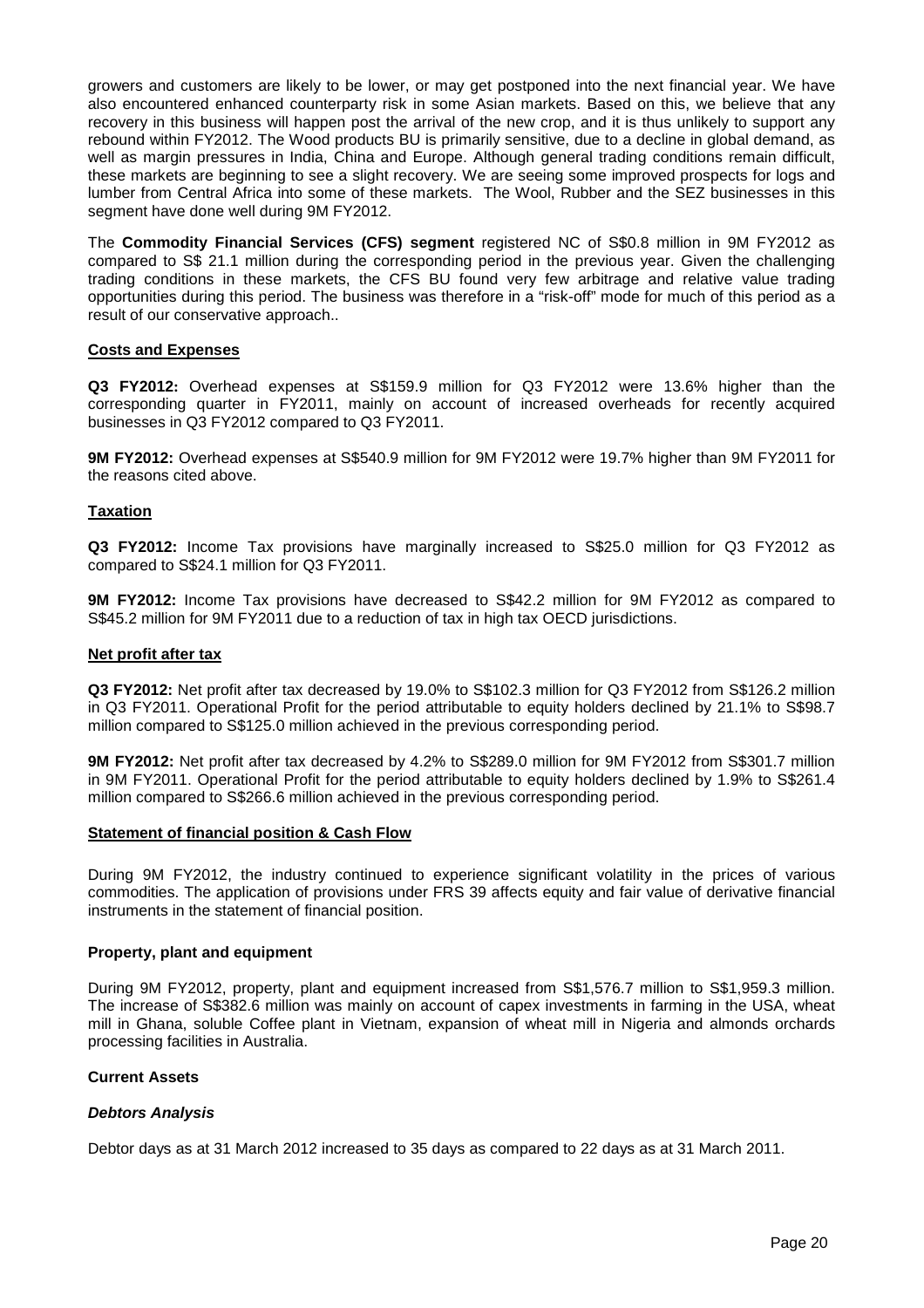# **Stocks**

Stock turnover days increased to 115 days as at 31 March 2012, as compared to 100 days as at 31 March 2011. Stock value increased by S\$952.5 million to S\$4,536.6 million, from S\$3,584.1 million as of 30 June 2011 due to increased procurement as the agricultural seasons got under way in origins.

# **Advance to Suppliers**

Advance to suppliers days decreased to 8 days as at 31 March 2012 from 12 days as at 31 March 2011. The advances increased from S\$222.2 million as at 30 June 2011 to S\$354.0 million as at 31 March 2012.

### **Cash and Fixed Deposits**

Cash and Fixed Deposits increased by 31.9% to S\$1,150.3 million as of 31 March 2012 from S\$872.2 million as of 30 June 2011 as we drew down on the syndicated loan facilities pending deployment in fixed capital and working capital investments.

#### **Other Current Assets**

Other current assets increased largely due to accounting of investments in recently acquired entities pending completion of purchase price allocation exercise and shall be regularised by Q4 2012.

# **Borrowings**

Borrowings increased to S\$7,832.3 million as of 31 March 2012 from S\$6,580.6 million as of 30 June 2011. This increase was mainly on account of drawdown of the long-term facilities pending deployment in working capital / M&A / capex projects. The borrowings, net of cash and cash equivalents, increased by S\$973.7 to S\$6,682.0 million as compared to S\$5,708.3 million as at 30 June 2011.

# **Equity**

Total share capital and reserves (before Fair Value Adjustment Reserves and Non-controlling interest) increased by 37.7% from S\$2,568.1 million as of 30 June 2011 to S\$3,535.5 million as of 31 March 2012 due to funds received for tranches two and three of the equity raising exercise launched in June 2011 . Fair Value Adjustment Reserves decreased from (S\$322.7) million as of 30 June 2011 to (S\$8.3 ) million as of 31 March 2012. On 20 February 2012 the Company issued Singapore dollar denominated Perpetual Capital Securities (the "Capital Securities") of S\$ 275 million. This successful issue enabled us to diversify our sources of funding whilst extending the debt maturity profile.

Net Debt to Equity decreased from 2.22x as of 30 June 2011 to 1.89x as of 31 March 2012.

During 9M FY2012, the Company issued 206,900,951 shares for cash and the exercise of share options.

9. Where a forecast, or a prospect statement, has been previously disclosed to shareholders, any variance between it and the actual results.

There was no forecast made by the Company.

10. A commentary at the date of the announcement of the significant trends and competitive conditions of the industry in which the Group operates and any known factors or events that may affect the Group in the next reporting period and the next 12 months.

The Group constantly reviews corporate development opportunities which are in line with our corporate growth strategy. Some of these are in the nature of acquisitions and joint ventures. The Group is currently in discussions with various parties on such opportunities. If any of these opportunities were to materialise these may have an effect on the financials of the Group. The cyclical events in the IRM and CFS segments will pose a drag to our full-year earnings in FY2012. However, structurally we remain positive about long-term fundamentals of these segments as well as our overall business and will continue to prioritise capital projects and execute our strategy to significantly grow our long term intrinsic value.